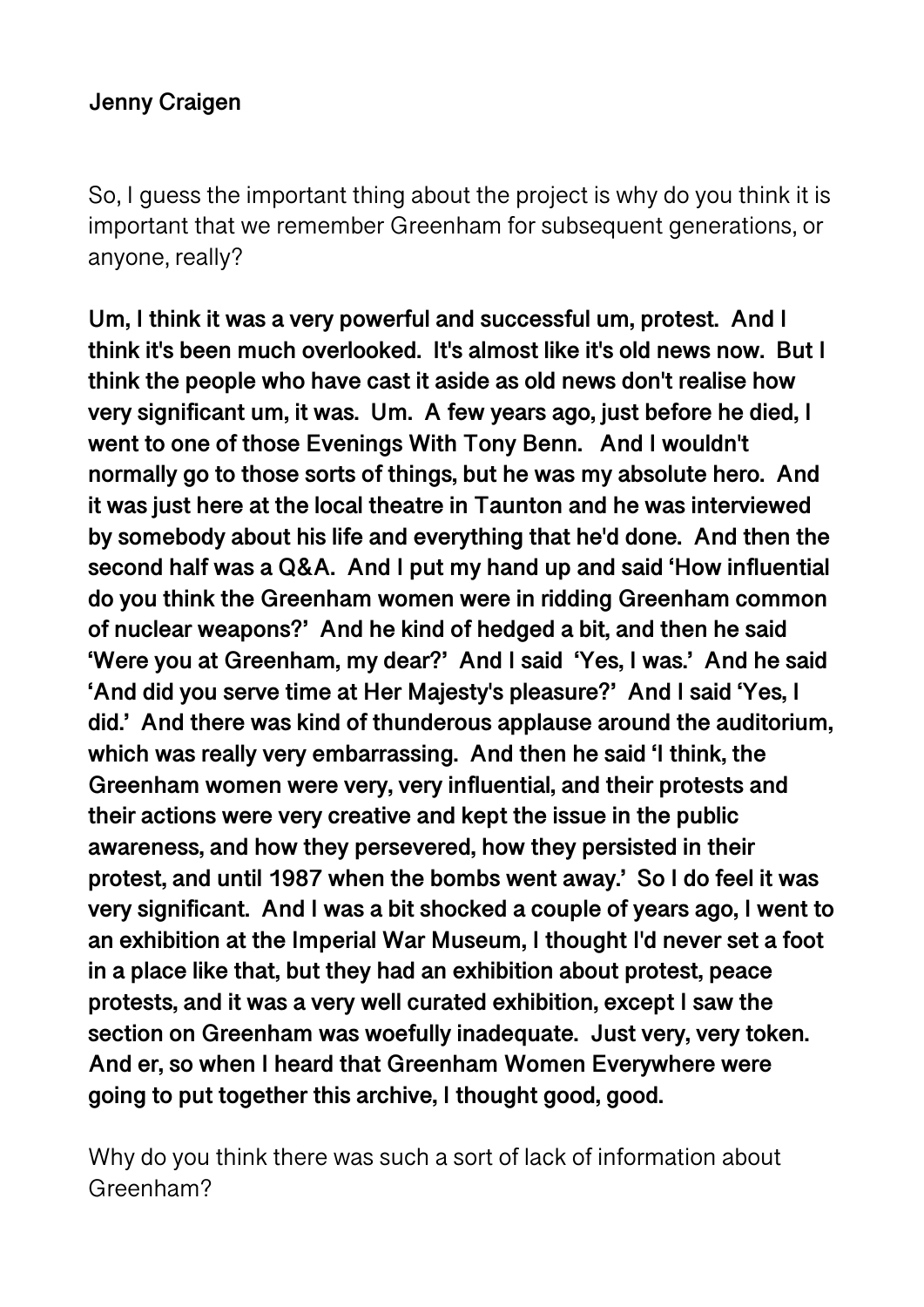### **At the time, or since?**

I mean at The Imperial War Museum, do you think there's a reason that they didn't cover it more fully?

**I don't know, I have my own cynical suspicions like that it was probably curated mainly by men. Um. And yes, I mean, it focused on protests throughout the ages. And some of them I knew nothing about and was very interested to hear about, but the, the section on Greenham was just very small, and they obviously thought they were being very clever because they put up a piece of fence as a sort of room divider in the section of the museum. But it was inaccurate, it was the wrong kind of wire, and it just felt very token, and a few little ribbons attached to it and things, and when I think of the extent of the protest, and the creativity of the actions it just didn't represent it really.** 

Just a complete lack of consciousness that it was so significant?

**Yes, yeah. Yeah. So.** 

And what got you involved in Greenham in the first place?

**Err, well, we're talking 1982. And I had just come out, rather late, as a lesbian, and wanting to surround myself with books and music and everything to do with er, women loving women and various other women's issues. And I went to a bookshop - I lived in London at that time - and I went to a bookshop called Silver Moon, and I saw a poster on the wall saying 'Come and embrace the base.' And I'm ashamed to say I didn't know anything about Greenham at that time. Although the women had been there for at least a year. Um, and so I went to Embrace the Base - a lot of my friends were going, and they were going with groups on coaches and things, which I wanted to do but my then first girlfriend didn't want to go on a coach, and wanted to go separately. And so we arrived at Greenham on that - I think it was a Saturday or Sunday afternoon, freezing cold. And um, once we got there, we didn't**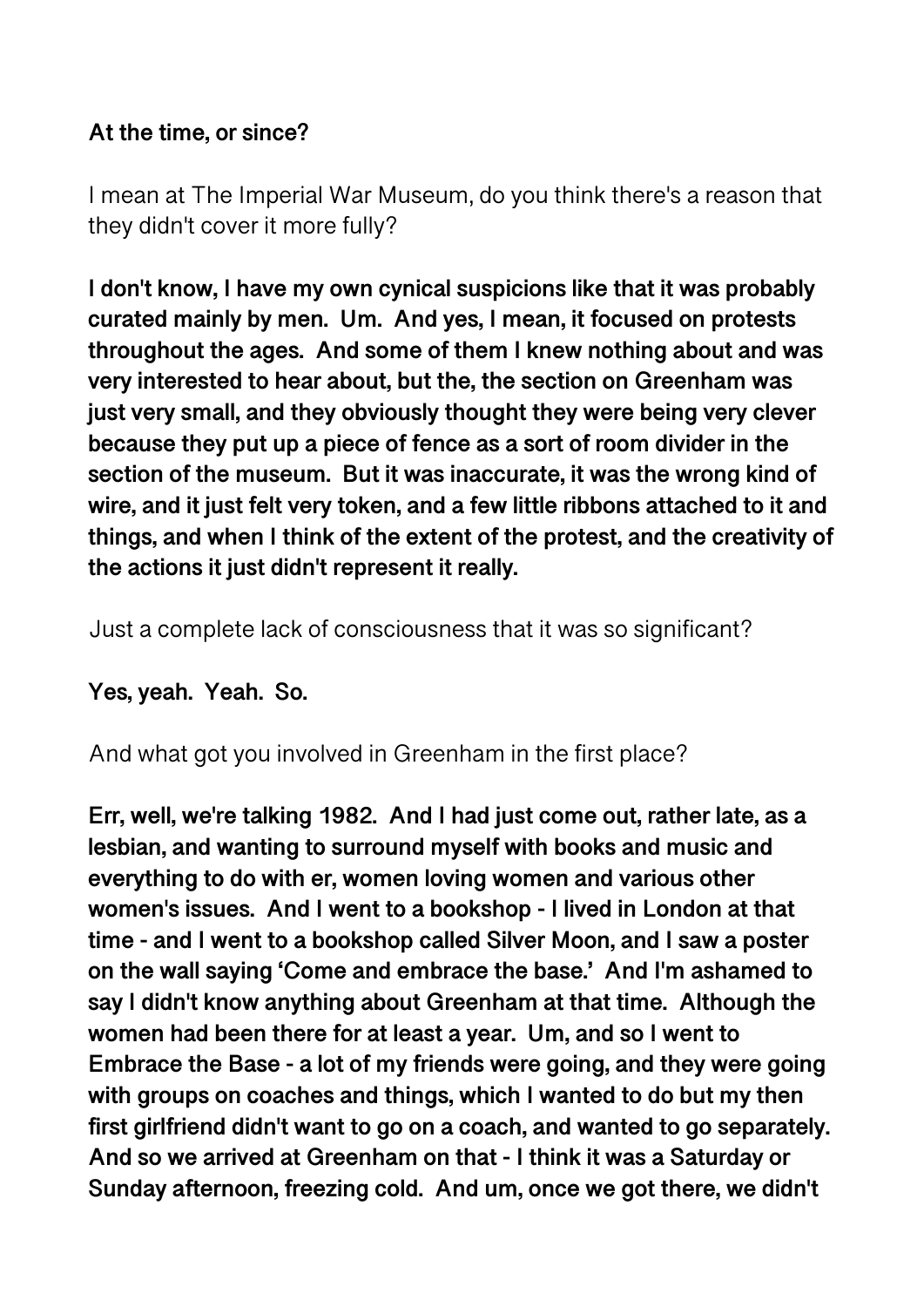**know where the fence was, or the gates were. And every policeman we asked the way was singularly unhelpful. So it took us quite a long time to get to the fence and the gate. And um, I was constantly looking out for my other friends, which annoyed my girlfriend. Um, and I just - I felt I'd found my tribe. You know, this was my cause. And this was my tribe. And I felt so involved. And she was so anti, and just couldn't cope with the crowds and whatever. I mean, it was a very, very big demonstration. And I think um, the press reports of um, 30,000 women are probably woefully short of the mark. Um. But it was so exciting to be part of that action where we did link arms around the fence and we made the whole 9 mile perimeter. And that moment when the camp women who had organised it were communicating on walkie talkies, and, you know, they obviously got to the point where, yeah 'We're joined up here, we're joined up here, we're joined up here', and then there was this great 'Whooooop' of celebration. And my girlfriend then said 'Right. We can go home now, can't we?' And I said 'No, no, I want to stay.' And you know, people were lighting little fires by the fence and putting out candles and things, and singing songs. And I so much wanted to be part of it. But I got torn away by her. And on the journey home, I said 'I'm going to become more involved, I'm going to find a local group and get to Greenham as often as I can.' And she said 'Well, it's going to be Greenham or me.' So I chose Greenham! (Laughs).** 

Wow!

**And that was that was the beginning of it. I mean, this was just a very first tentative relationship. But once I got to Greenham I fell in love every 5 minutes, because it was very much, well a women's space and yeah, largely lesbian space.** 

Yeah. So your experience was that it was largely lesbian?

**Um, yes. As far as I know. I mean, how do you know? But once I got back to London, I did join up with a local group. I was living in Camden, and the group was called, initially, Camden Women Against Cruise. And we later became Camden Greenham Women. And we used to**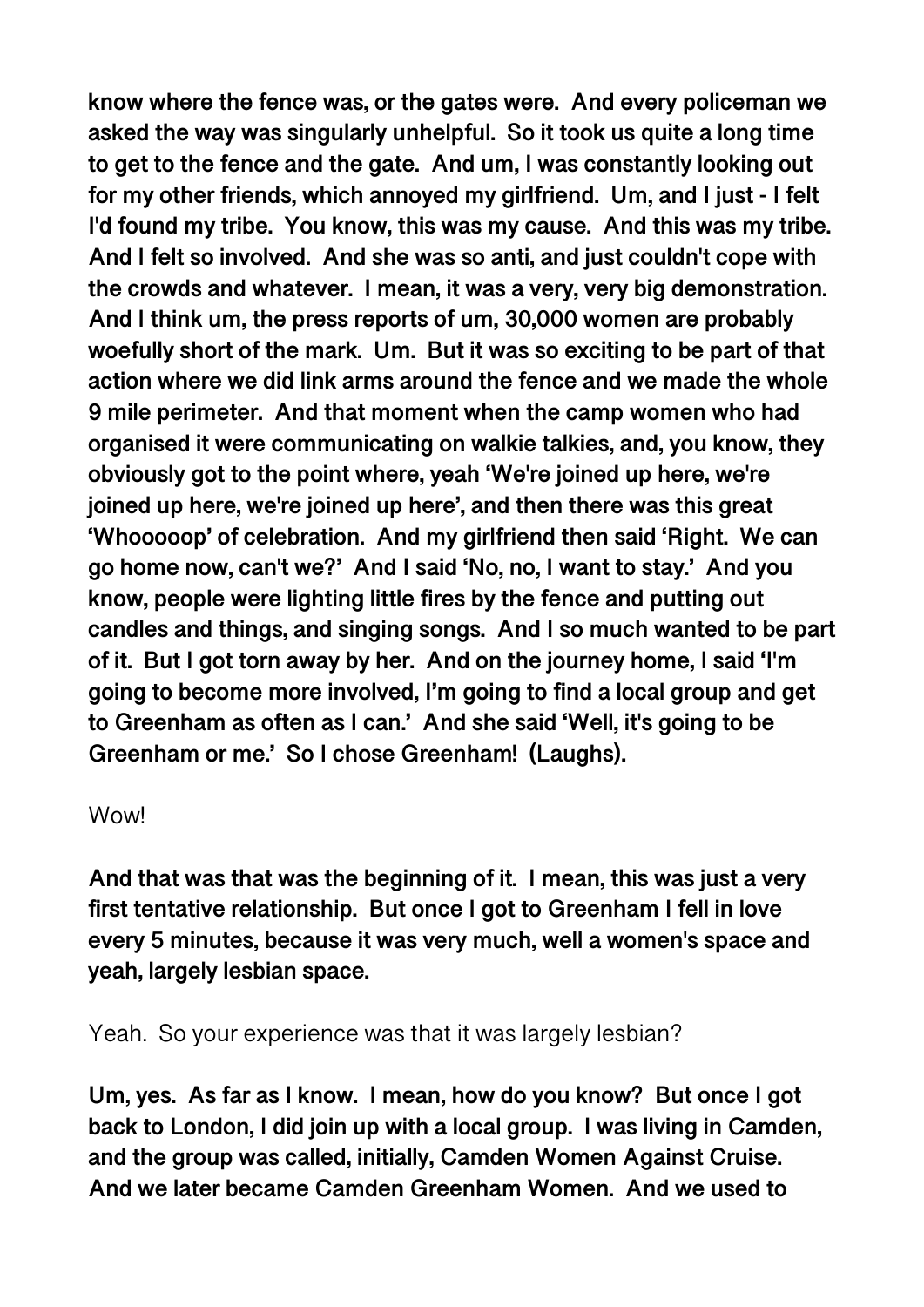**meet weekly and plan trips to Greenham, and find out ways that we could support. There was also a London Greenham office and I used to go to meetings there, where they sort of coordinated the local groups and gave us information about the actions and things. And from that point, um, I was there almost every weekend, and a lot of holidays too. I was teaching, so I had long holidays. I had a slight bit of a dichotomy, really, because I saw myself as a career teacher, and I was working towards headship. I was a deputy head at that time, and a bit of a conflict that if I got into trouble, um, you know that would threaten my career. Um. But it didn't really at any time, until I went to prison. But no, I was involved in quite a lot of the big actions - do you want me to talk about those?** 

I would love to hear about them if you'd like to talk about them?

**Okay. Well one of them, which was just a very gentle action but I, I really really threw myself into it. I think it was June - I'd first gone to Greenham in December '82. The women had been there a year. And in June '83 um, they held a dragon festival, and we were invited through our groups to um - each woman to produce a meter square piece of fabric on which they'd written, or painted, or stuck things on or whatever, to represent their feelings about the peace protest. And then at the dragon festival we met - I don't know at Greenham it always seemed to be either pissing with rain, or a freezing cold, or blisteringly hot. And this was a blistering hot weekend, and we all sat around in the sun and got badly burnt, and stitched together our bits of Dragon, this was to be the Greenham dragon. And then this - I'd sort of aligned myself to Orange Gate, and the Orange Gate people had then been joined up with the next gate and so on. And by the evening, we had a 9 mile length of fabric! Isn't that just unbelievable?** 

### That's amazing!

**And it had come from all over the world. I mean, some women had come from other countries to deliver, some people have sent them or gotten them there somewhere, but there was a 9 mile length of fabric,**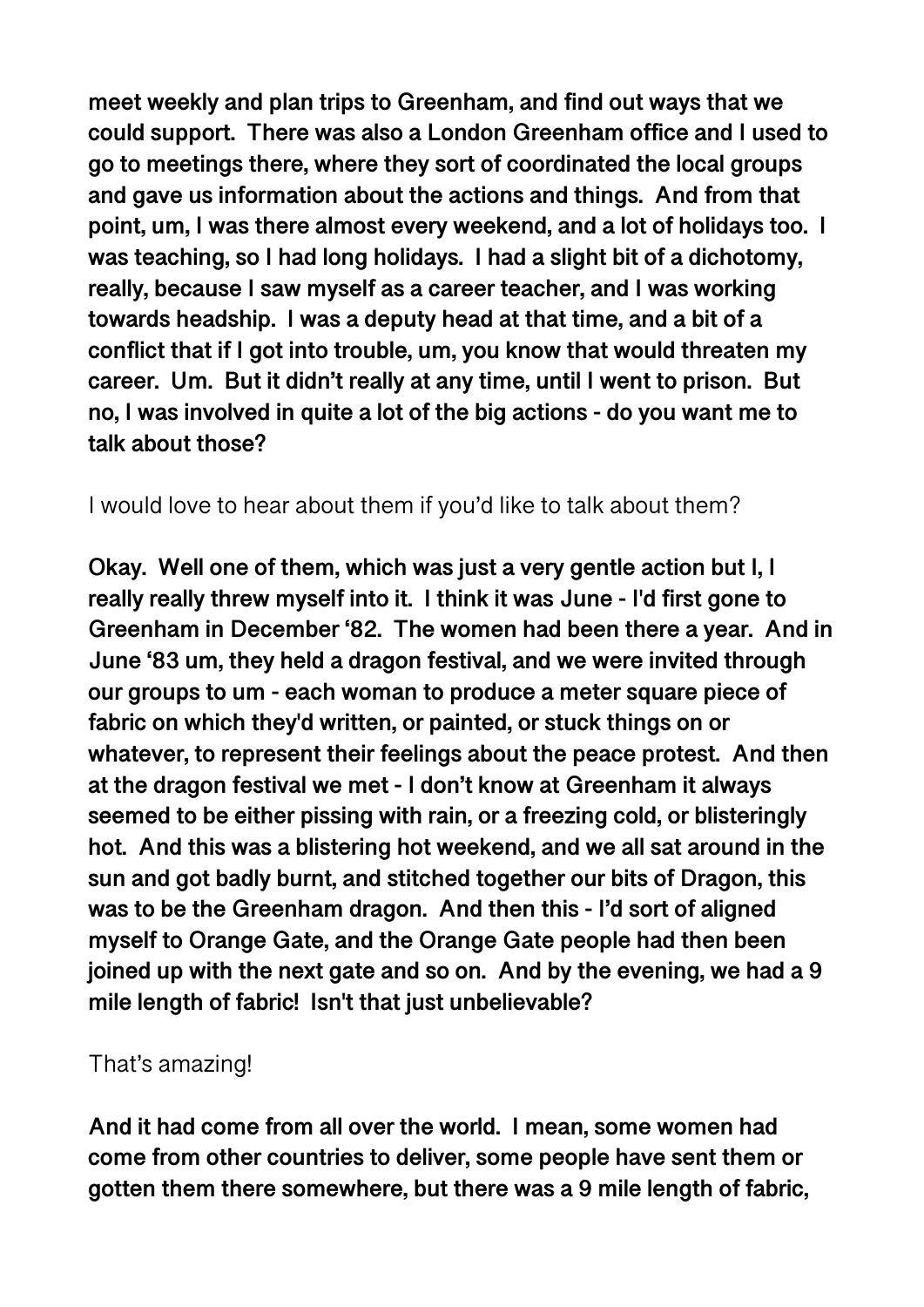**and so we danced all around the base with this dragon. And of-course it was very, um, very visual. So there was quite a lot of photographic evidence of that afterwards. So that was just a very, very gentle action.** 

Yeah.

**What other actions do I remember? I remember something called the bus action. I don't know if you've heard about that?** 

I haven't heard of this one, no.

**Well, a couple of women from Orange Gate who just - I need to say a little bit about, I mean, there were the camp women who lived there, who had given up their homes, who left their families and their husbands or their children, whatever. Somebody once said 'Men leave home for war, and we've left home for peace.' And um, it was evident to me that they had some thrown themselves wholeheartedly into the project and given up a lot, and were living in horrible conditions, and were treated very badly by the MOD, the local vigilantes, the squaddies, and so on. And then there was us, the visitors. Now, I kind of battled against that distinction for a long, long time. And I remember Rebecca Johnson, who was um, a camp woman, and very vocal and very active - I remember having a conversation with her where she said 'There is this thing, like a hierarchy of sacrifice.' And she said 'And I really don't want it to be like that, because everybody, every woman does what she can.' And so that I felt that very validating because, again, I had this conflict, you know, shall I go ahead and become the head teacher that I want to be, or do I give it all up and come and live in the mud? You know. Anyway, there were, there were two women who, like me were visitors. And one of them was in the motor trade. And she (cat approaches!) no you get away from those please. Sorry, that's on your tape now.** 

That's alright.

**A cat trying to get the biscuits!**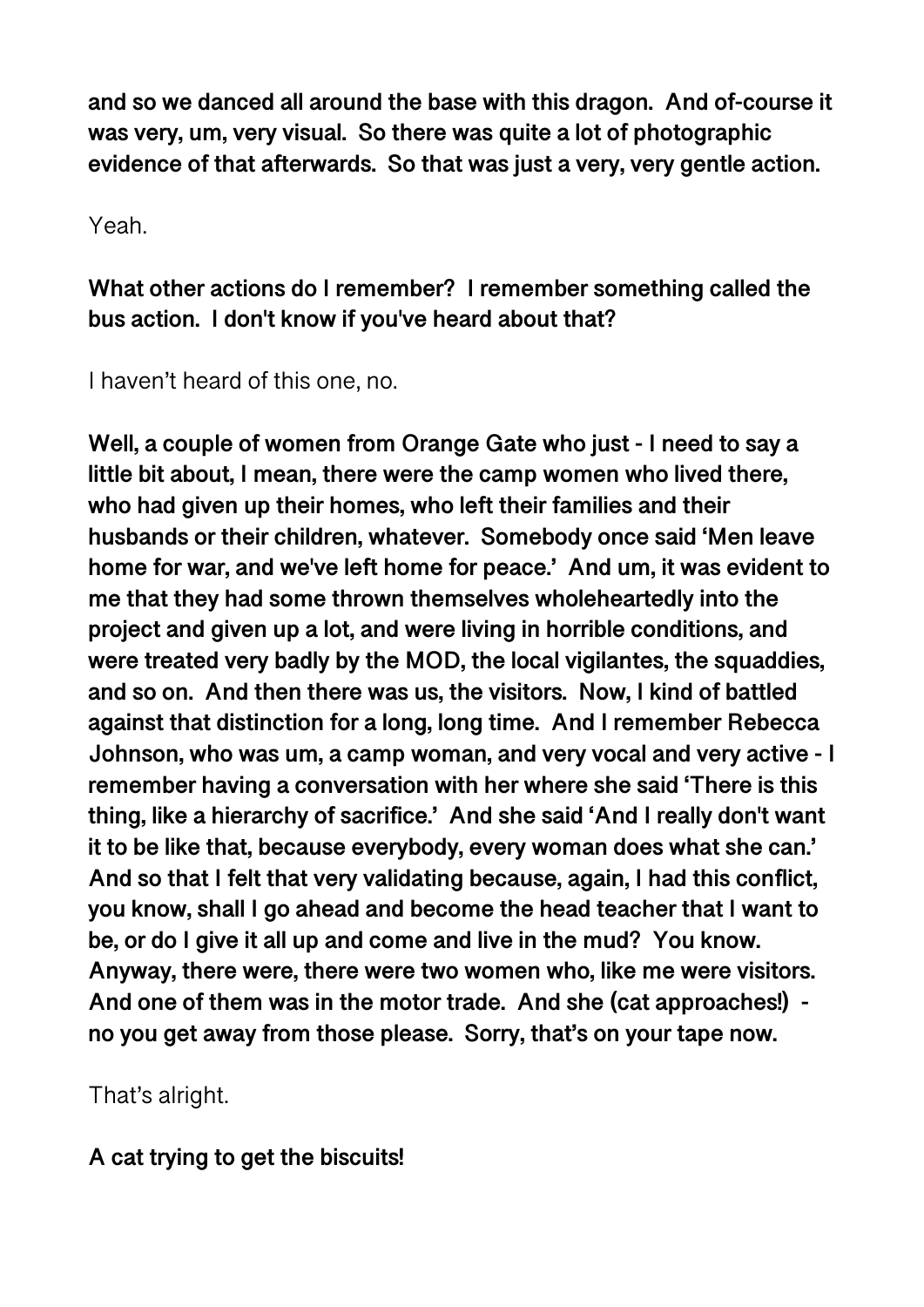### Cats are allowed into our interviews, that's fine!

**Um, anyway, anyway, no more - you're not having the biscuits. Um, she was in the motor trade and she had access to the biggest bunch of keys you've ever seen, which would open and start any motorised vehicle.**

### Sounds amazing!

**So she brought these along. And the action that was planned was that we would go into the base in the dead of night, and she would steal about a bus.** 

It's like a superpower being able to open and start any vehicle!

**Yes, she would steal a bus, and we would meet at some point and climb on the bus. And I am not quite sure what was planned after that. But we were certainly going to drive around the base shouting 'Look, we're here, you can't keep us out!' - that sort of thing. And um, so we were all in sort of little cells, groups of people that were going to meet the bus at certain places. Anyway, I missed the bus! (Laughs). Which was terrible. I got terribly, terribly lost with a bunch of women. And it was very funny and very frightening, because I'm extremely frightened of dogs. And of course, the big police dogs were horrendous. Um, so we're sort of creeping through the undergrowth, trying to find our bus stop. And, you know, we knew that they were MOD police around with torches and dogs and things. It was very, very scary. But anyway, I missed the bus. So I wasn't actually part of the action in the end, but um, people were, and people went to jail for it.** 

Gosh. Do you think the combination of sort of fear and humour is something that happened a lot?

**A tremendous amount - it had to because, you know, some aspects of it were very frightening and very dark. And the lightness and the humour kept people going. I saw it, just to go back to this kind of hierarchy of sacrifice. Um, I was so keen to um, dissuade the camp women that you**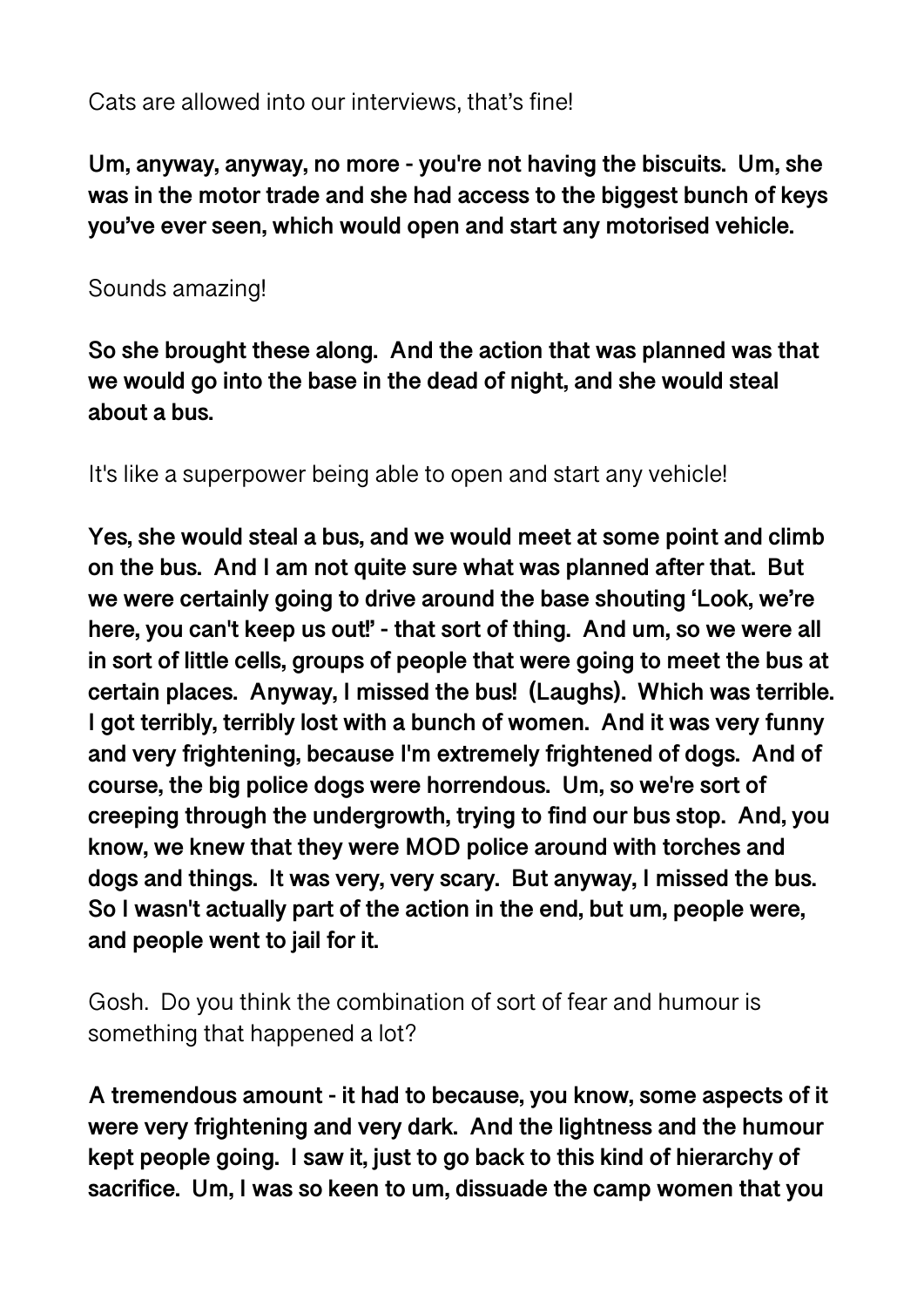**know, we were just part timers or whatever. And because I was quite a high earner, I spent a tremendous amount of money. Every weekend I would go down with a loaded car full of food and alcohol - always welcome. But also more practical things like frying pan and saucepans, wood for the fire, large plastic containers to store food in and things. And I was really, really happy to do that, and to make that practical contribution. Um. And then it was very disheartening to go down the following weekend and find that the camp, that bit of the camp had been evicted, and possessions seized, and all the things I'd brought the previous weekend had gone in the muncher, and that was very disheartening. But I wasn't going to be dissuaded, just as as the women who carried on living there. Um, the blockades, the blockades before, the missiles arrived, I think in late '83, and there were a number of blockades - there were usually daytime blockades of the gate where the construction workers would go in. So every half term and holiday I was down there wanting to be part of the blockade. And that was, that was very exciting because if you're blockading a gate, you are in a very big group of women. And you have that sort of support of each other. But I do remember being very terrified - I'm also terrified of horses, and, um, you know, police horses stepping between the bodies on the ground. And I didn't know that they'd been trained not to step on a body. So that felt very sort of threatening to me. Um. My, I suppose the biggest action that I was part of was the No Name action. I don't know if you know about it?** 

I have read a bit about it.

**Um, I was involved with my friend Sue on that. And it was after that action that I did actually goes to jail for a week. And I've written a play about it, which you're welcome to take away or tell the rest of the group perhaps - I don't if it's interesting as part of the archive?** 

I'm certainly it is.

**It's a 45 minute play written for radio, but it could equally be adapted and become TV or stage. And it was the focus, really, it starts with that**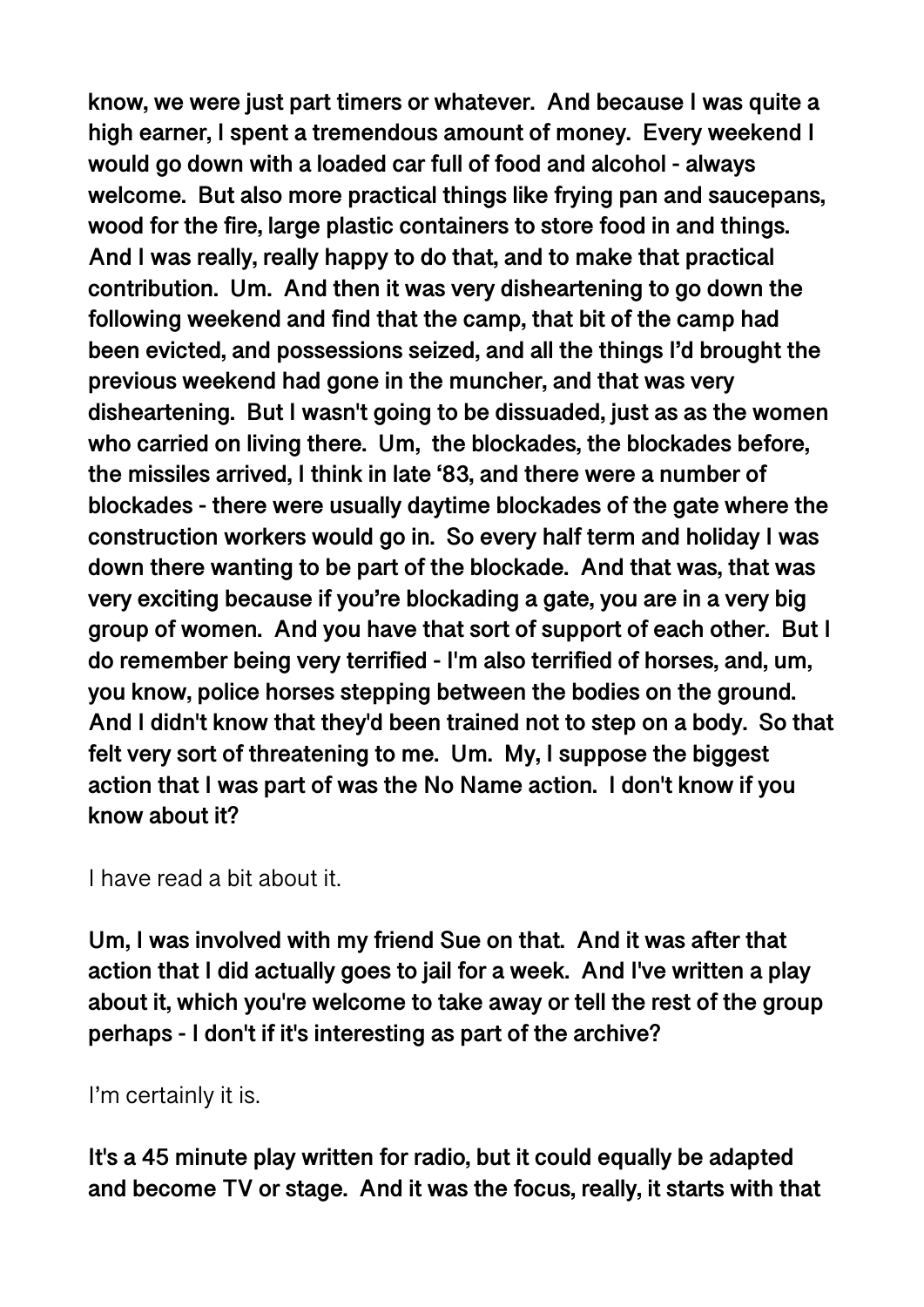**Tony Benn encounter, in the theatre. I mean what was embarrassing about that, was I was still working - I was a head teacher in a school, and I imagine that there were other people in the audience who, who, who I knew. Um, and I thought, oh, do I want to expose myself like this? But the next next week in the local paper, there was 'Tony Benn and Greenham woman are reunited', which was a complete nonsense, I'd never met him before in my life.** 

(Cat gets evicted from interview).

**Yeah, so the No Name action was fantastic to be part of because it was so huge. And it was very, very well planned. And we had meetings at the London office, and meetings at our Camden meeting place. And women from the camp had come to say 'If you do this action, you're likely to be arrested, and you're likely to get a custodial sentence. So you must be prepared for that. And so only go ahead with it if you're prepared to do that.' And fortunately, it was at the beginning of half term week, so I had no issue with the time as long as the custodial sentence wasn't longer than a week.** 

### Oh really?

**Anyway, we did the action. Um, parts of it were very exciting, very funny. Lots and lots of singing. Parts of it were terrifying, and actually going to court and then going to jail in - I was in Styal in Cheshire, which felt a very long way away. And I suppose the main thrust of my play is the experience of a southern softie like myself, middle class professional southern softie - the experience I had in a northern working class environment of a jail, and how I handled that.** 

Do you want to talk about that?

**Yes, I'll gladly talk about it. I mean, I feel quite proud, really. But the thing that I enjoyed about the action was that it was so huge - 400 of us went in at the same time. Um, and I loved the chaos and confusion we caused, and how these police were just running around like headless**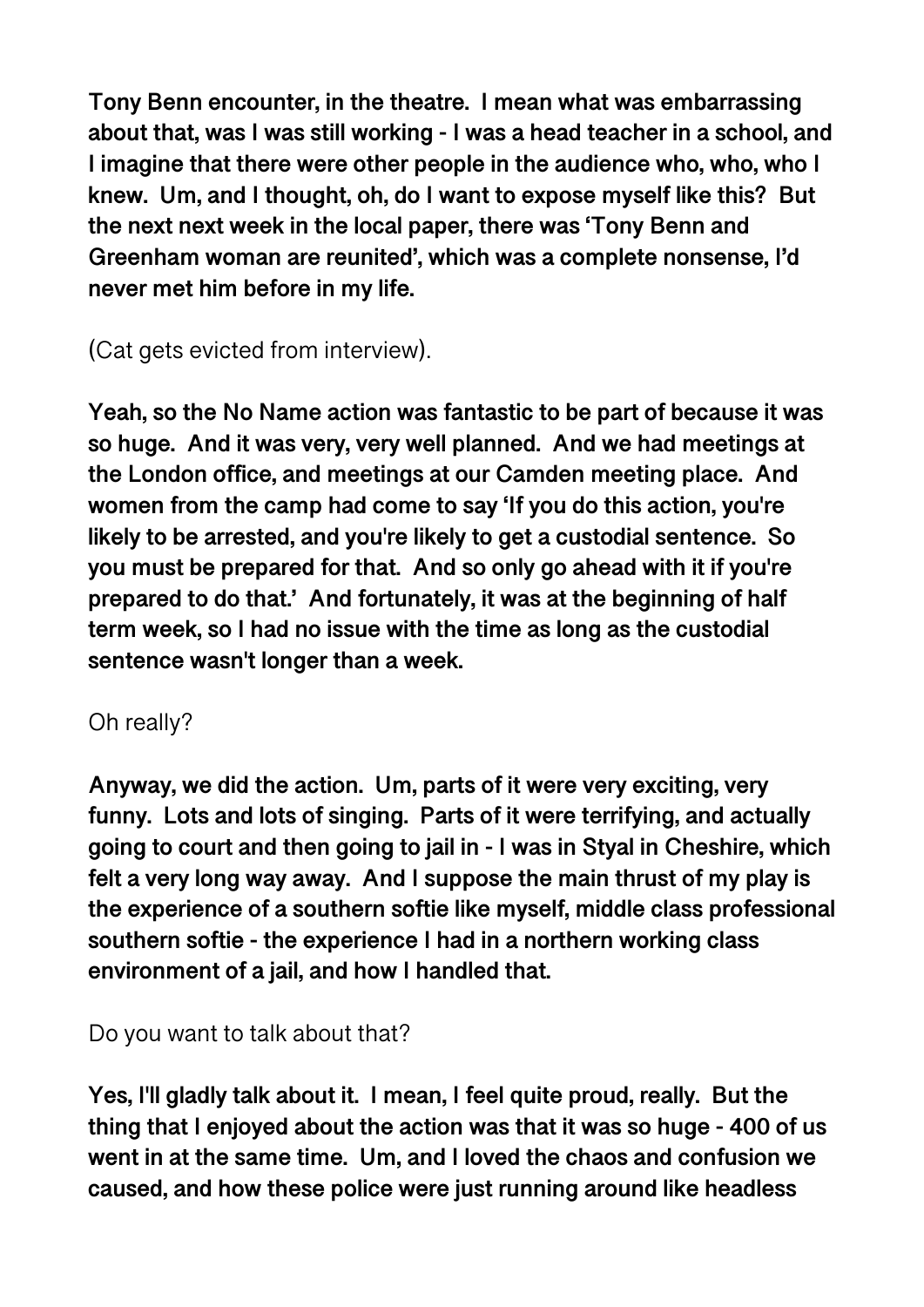**chickens. And um, they had numbers on their uniforms and some of them had badges. But to them, we all looked exactly the same. So they found it very, very hard to identify people. And the cardinal rule of the action was that you would not give your name. So we made it harder for them by constantly changing clothes, and changing shoes and things so they didn't know who they arrested or whatever.** 

#### Oh, wow!

**And then we went from there to - I was in custody in Reading, Reading jail. And it was a bank holiday weekend. So we were held on remand in Reading jail. And that was okay, because you were always with at least one other person in the cell, sometimes three or four of us, although they changed it around a bit. And we found ways of making it okay. It got to be scary when they had a special court on the Monday. And we went to Newbury, and the carpark of the Newbury courthouse was absolutely full of police vans of women who had been brought from Oxford and Cowley, and Reading, Swindon all over the place - because we'd filled the police stations and jails in the whole of the Home Counties. And they couldn't have us all in the court, so we had to sit in our minibus from - with the people that we'd been in, on remand with. And then we saw other women coming out of the court. And they were shouting messages like saying - they had been sent down - but they were saying 'We're going to jail. And it's only a week.' So at that point, I knew I could do this. I've got a week, I can do that. But then it did become quite scary. In the court, three women magistrates. Um. Very, very cold and frosty. And in the witness box, we had decided in our van that we were not going to speak at all. So we didn't even confirm - I mean, they didn't have names for us, anyway, we were just numbers. But we didn't speak at all, and in the end the chief magistrate said 'I assume from your muted manners, that you're not going to pay this fine?' It was only a £25 fine. Number of women at that time who couldn't go ahead with it for reasons of their own just said 'Okay, I'll pay the fine.' But I decided to, to go with it. Went back to Reading, stayed there that night, most of the next day, and then a bizarre experience where you're sitting in the cell - er, by that time we were convicted. So,**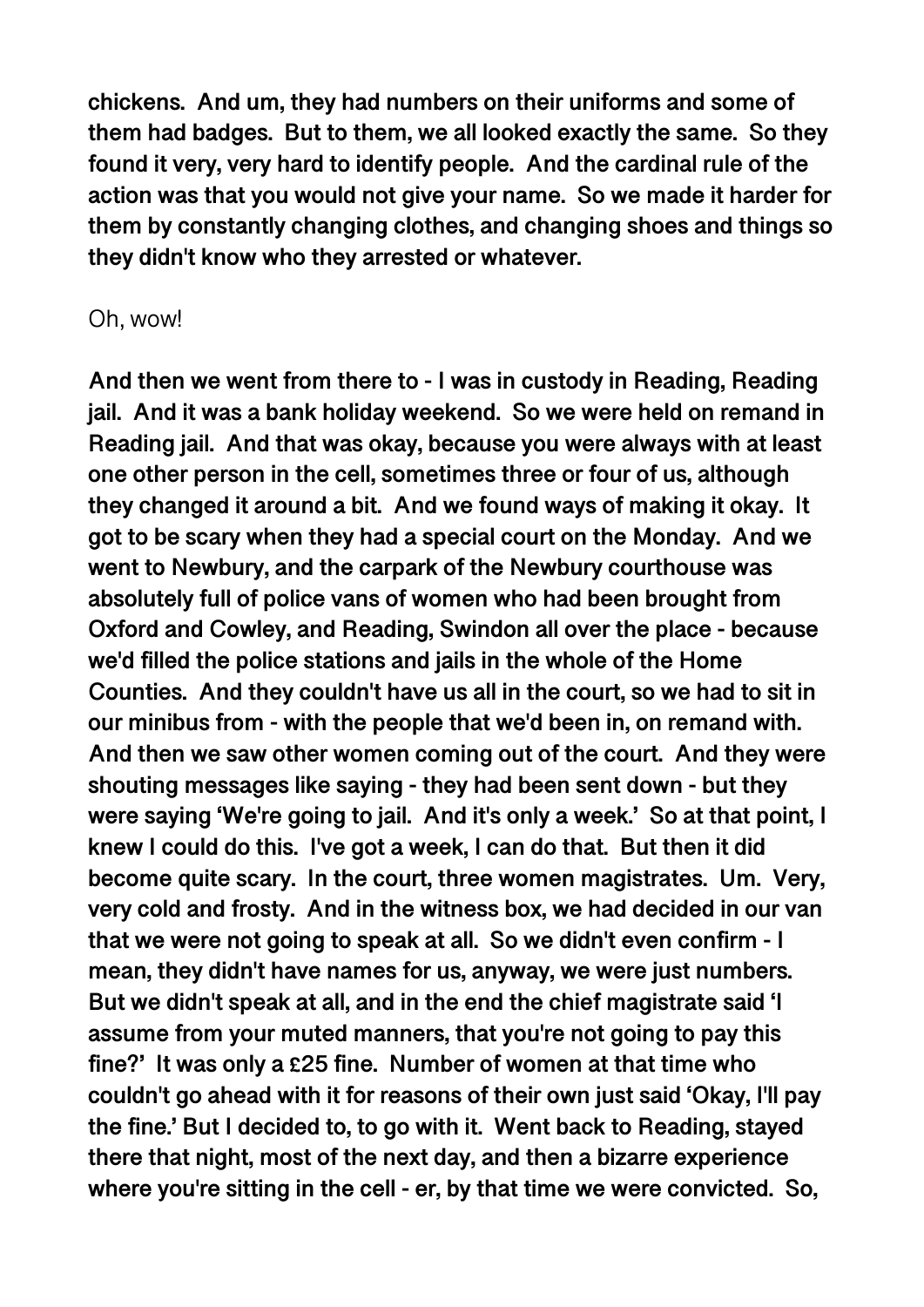**up until that time, we've had no blankets, no pillows, disgusting food, but that carried on. Um. But because we were now convicted, we could have blankets and pillows. So that last night in Reading, we had blankets and pillows, and that was okay. But then the next day, you heard screws coming down the corridor saying 'Ten for Holloway.' And you're sitting there thinking, Ooh, I hope they choose Holloway because that's near home, and I'll be able to get home easily from there. And I didn't get chosen for Holloway, and then three for Durham - my friend Sue went to Durham, and then ten for Styal. And they came and sort of picked you off, and you got into one of these great big meat safe wagons and um, I thought Styal, I don't know where the fuck that is, where are they sending me? (Laughs).** 

#### For the record, where is Styal?

**It's actually quite near Manchester, it's up in Cheshire, but that felt like a very, very long way from home. I get terribly travel sick. I also had really, really bad period pains. So I was really worried about traveling all this way to god knows where in this van, and it was so, so hot. Again Greenham is, you know that my memories are extreme weather conditions - it was never just oh, it was quite a nice day. So we went to Milton Keynes, first of all, and that was clearly for a break for the screws in the bath - in the truck because we didn't get any lunch, we were allowed to go to the loo we were allowed to be given water. And I was saying to people with me 'Are we there? Are we nearly there?' - just like a frightened child, you know, 'Are we knew nearly there, Daddy?' 'No, we've got bloody miles to go!' And so we carried on up to Styal in these, I mean it's like sitting in a meat safe, it really is. It's a hard metal bench. And then there's a hard metal door here, and a triangular window, and behind you a slightly bigger window, but you know, I'm quite a big person - I couldn't really even turn around properly. Anyway, we arrived at Styal at about 8/8.30 in the evening. And that's when I started to get really frightened because it's a semi open prison, and a lot of the women live in these big red brick houses. I think it's an old barracks, army barracks or something. And as we came up the drive in this big truck which said Thames Valley Police, you know, they were opening their**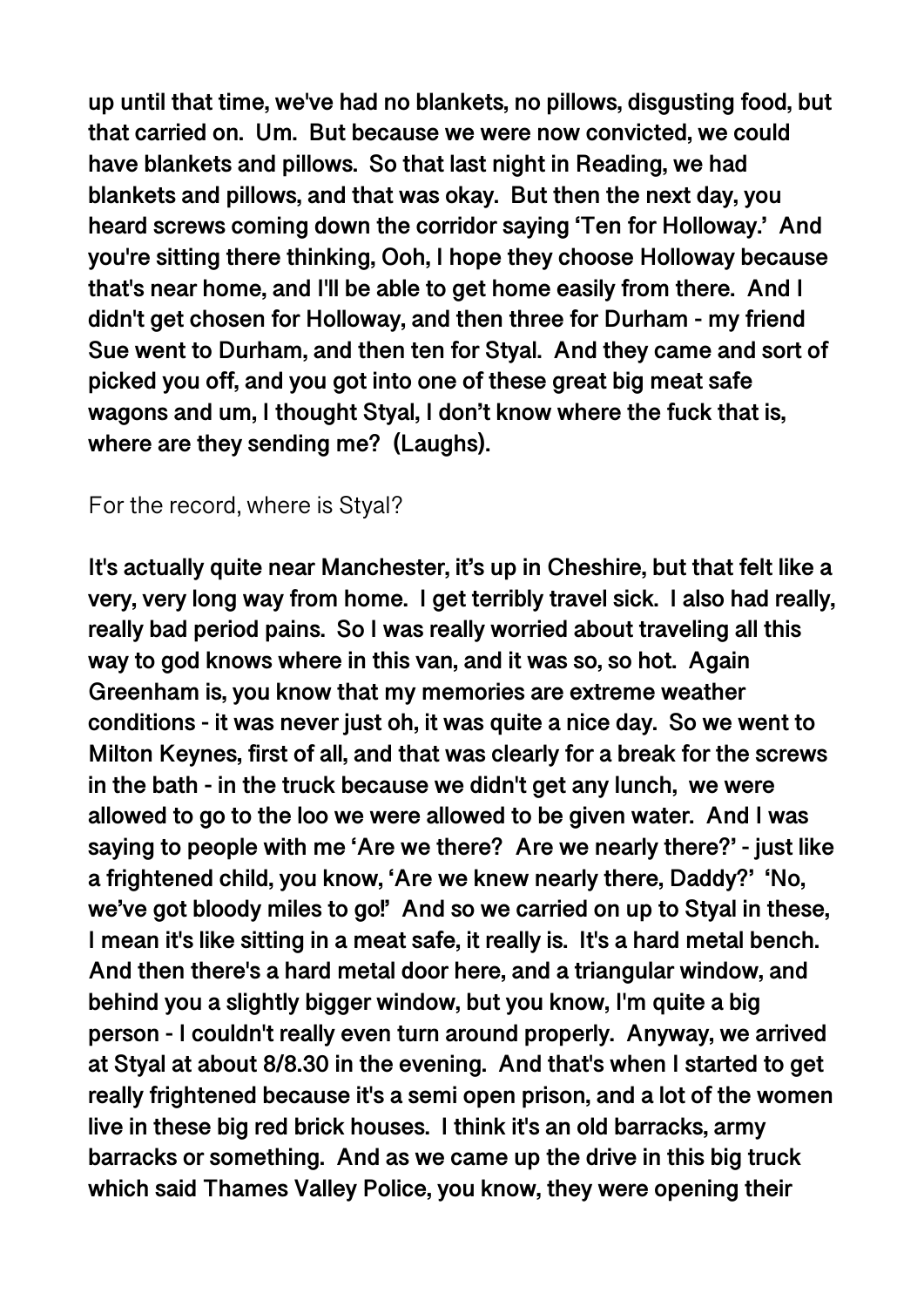**windows and leaning out the windows saying 'Oh god more of them Greenham cunts, don't bring them here. They've all got lice. We don't want them, we don't...'. And I thought ooh, this is the environment I've invited myself to for the next week. Um. Anyway, when, then they took us one by one of this truck to process us. And I knew there were ten of us on there. And I was in the last two, and a voice said 'There's no room, there's no room, you're gonna have to take them back to Reading.' And I thought, god, I've got to go back this journey, and I've got these period pains and I was feeling sick and whatever. Anyway, they decided to send us not to the same area of the prison, but to something they called the muppet house, which was one of these red brick buildings. And um, me and this other woman, Helen, who I hadn't known up to that point, we were sent there. Um, grim processing - strip search, not internal search, but might as well have done - it was so demeaning. Given a little cotton nightie with a frilly collar. And we were in solitary confinement, but within this house, so we had, we did quite well really because we had a room as such. And it was a room with um, a metal framed bed, screwed to the floor in the middle of the room, but I had a window and I could see out. Er, and the rest of the furniture was very, very inventive. It was made out of corrugated cardboard, so you couldn't hurt yourself with it, or bash the place up, a little cupboard or whatever. Um, anyway, I was there for a week. And I decided, and it wasn't actually something it wasn't a strategy that I seemed to put together for myself, but I knew I wanted to confound them by, by challenging the stereotype of the typical Greenham and woman. And, you know there'd been awful, awful press about how badly behaved the women were, how lippy they were and foul mouthed and things. And I decided that I was going to be super polite. And so, the screws - it was wonderful to see the looks on their faces, because they were completely confounded - 'Who is this woman? She is being so polite and nice.' And I would say things like 'Please tell whoever made that porridge, it was absolutely delicious. It was just like I would have made it at home'. So yeah, we actually had 4 days in those individual rooms - extremely hot weather, flinging open the window, chucking out bits of toast. I felt like the bag - the bird woman of Alcatraz, you know. Um, so we were in solitary confinement,**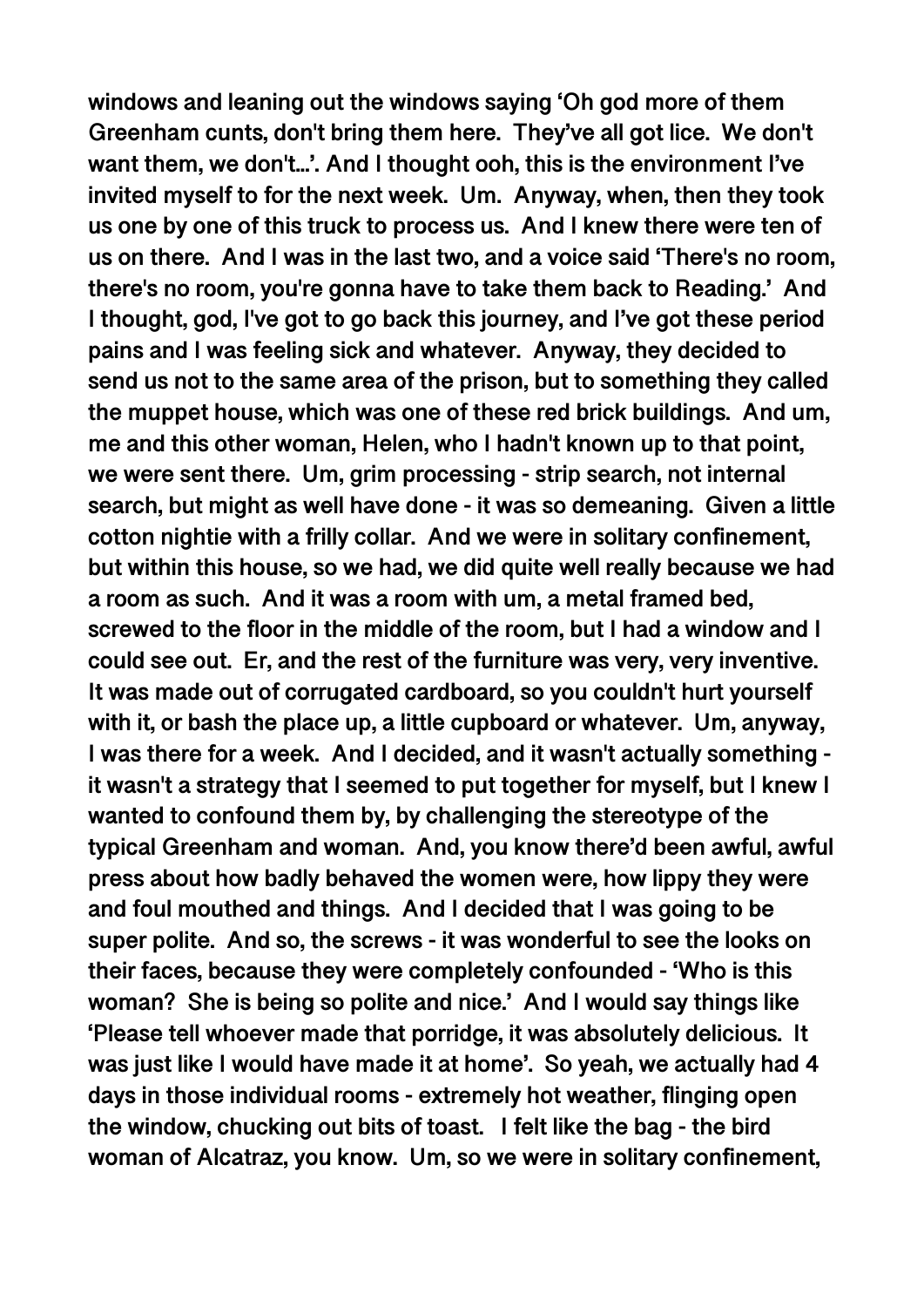**but I never felt like I was on my own because they wouldn't leave me alone, they were so determined to find out who I was.** 

#### Wow!

**And so there was a sort of chain of people to come and talk to me about who I was. And I wasn't, I wasn't gonna tell them, you know, and when you first get into prison, you get given a booklet, which is called on 'On Coming into Prison'. And it's the first thing that happened is you'll be photographed and fingerprinted - never happened. They didn't have a name to put to those prints or, or photographs. So, but they were determined, and I had the chief, I don't know what do they call them the head, head of the prison, the governor, and the deputy governor, I have three vicars of different faiths came to talk to me, and I just thought I wish you would just go away. And I'd befriended one of the screws who was really really nice and said to me 'Would you like something to read?' And I said 'Oh, that'd be wonderful. I've read that prison book six times. And she said 'Oh, that's good. That's good. I'll be back to ask you questions on it later.' And she brought me three dreadful books, each of which I read three times, but she was so nice. And every time one of these people came, I felt like saying 'Could you just go away so I can get on with my book.' Um, what happened then? Oh, towards the end of the week, this really, really fearsome screw um, said 'You're going to be um, you're going to be released on Friday. And normally, we would give you a travel warrant, a travel pass or something - a permit and some subsistence. But we can't do that if we don't know your name.' And I said 'That's, that's fine. That's absolutely fine. I'm a Greenham woman, I'm resourceful. I'll get my way home, get to my way home.' I said 'Yeah, yeah.' They said 'It's a very long way. How are you going to get home?' I said 'Not a problem. Don't worry about it. Don't worry about it.' Ever so polite, ever so polite all the time. Anyway, come the day, we were given travel permits, and we were given subsistence. And um, we were taken at 5 in the morning or something ridiculous, I mean the last night, the last night they moved Helen and I from this house - we had met up - everyday you had 15 minutes exercise, and Helen and I had taken exercise together, and it was just walking around**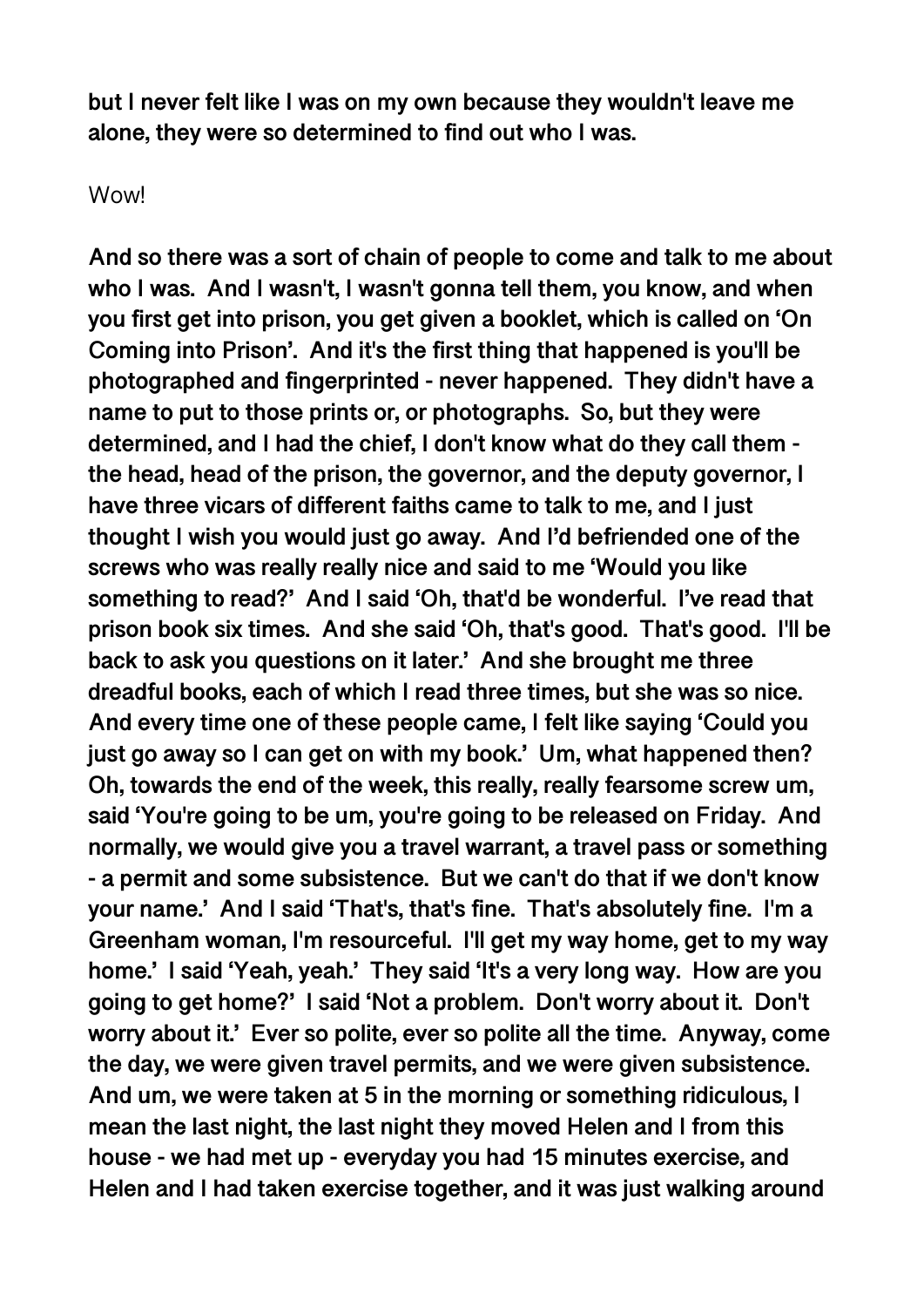**a great big tennis court. But it was lovely because it was so hot and it was nice to be out in the air. And we were not allowed to talk to each other, but of-course we did. But we were taken on the last night into the main building, into the punishment block, which is where the other eight women had been all the week. And oh my god, it was so awful. And I was so grateful that you know, I'd ended up in a room with a window and sunlight, and um, and whatever, but we spent that last night in the punishment block, which was really like an old fashioned prison cell. High window that you couldn't look out of. And then the next morning, yeah, 5 or 5.30 in the morning we were taken to - I can't remember the nearest station, but it was just a train station and then we were let out and we got our tickets back to back to Newbury? I don't know. And 96p subsistence. And I was absolute idiot. I was so jubilant that I went straight away to the buffet place and I bought a Guardian. And because I'm a real coffee head, a cup of coffee, and my 96p had gone and I was going to end up in London Euston, and how was I going to get home, because I'd got no money. Because that was, that was another thing that was so depersonalising that knowing that you were going to do this action, I packed very, very carefully and I had a little backpack, which had a good long book in it. Um, and clean knickers and a toothbrush, and Tampax and knitting needles, knitting - that's what I thought I'd do when I'm in prison, but of-course they took all that away. And any money that we had they took away.** 

Did you not get that back?

**Oh, yes, I did. But I had to go to Newbury police station to to pick it up a couple of weeks later. But I got to Euston and that was in the days when you have bus conductors.** 

Yeah.

**And I didn't live that far away - I lived in Hammersmith 3 or 4 miles north of Euston, but I just got on the bus, and when the conductor came by I just looked out the window, and thought I hope I'm gonna get away with this - I haven't got any money. But I did, I got home. But yeah that felt**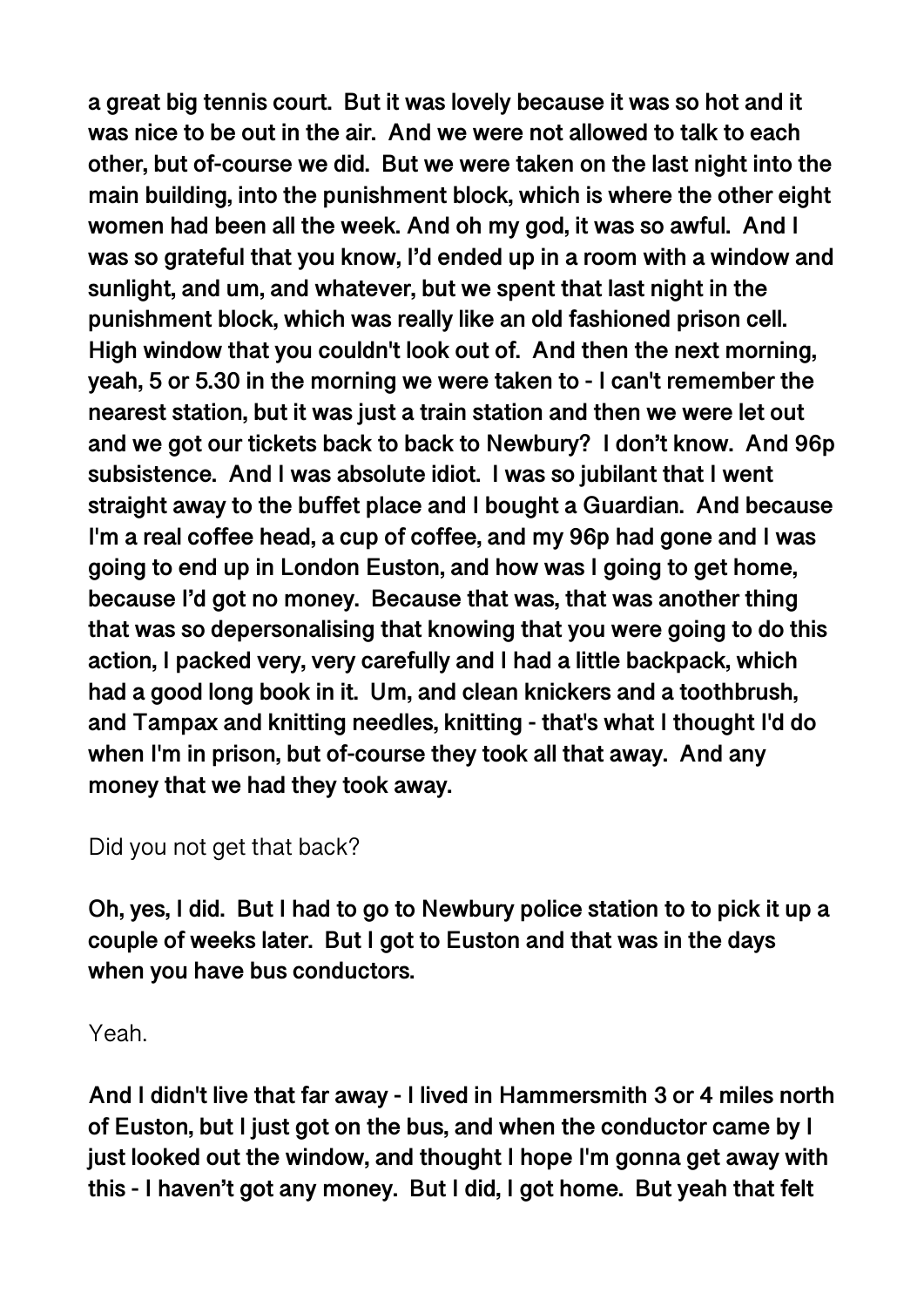**like a very big thing. And part of the reason for that action, or maybe the reason - I can't really remember now, but they were in the process of changing the laws, so that um, trespass would be actually a criminal offence. And that if you trespassed on their common - their common, I ask you, our common - you could be held, and you could be held for an indefinite period until they'd got a verifiable name and address. Which is why it was the No Name action. So we, you know, did the action, served our sentence and came out with no criminal record, because they didn't know who the fuck we were. (Laughs). Which was just brilliant. Absolutely brilliant. And I felt so, so good.** 

Did all ten of your um, comrades come out in the same sort of relief state of mind as you did?

**Oh we were so badly behaved, because we had to get on a train to take us down to London, and it was a commuter train that was stopping at every single train station for people going to work. And we were just so loud, and so hysterical, so jubilant. But um, they must have thought, well, they probably thought - I bet there are noisy Greenham women, and in that instance, we certainly were. But after that, the - I think it was, that was June '85, and I think in September '85, the bill became an act with this, um, you know, holding you until they - you've, they've got a verifiable name and address.** 

Is that still enforced?

**Oh yes. Oh, yes. It's part of the Public Order Act. And so I then had to pull my horns in a bit, because, by this time I was doing my training for headship and um, I just I couldn't - I felt too conflicted about it. And the thing is that I'd got a taste for action now - I didn't want to just go sit around the fire and sing songs. I wanted to do things. And it became too risky in terms of my career. So I did pull back. I still went to camp. And I still, you know, did lots of driving for other women to different parts of the camp and so on. But I didn't - and it was also the beginning of Cruise Watch - you heard about Cruise Watch?**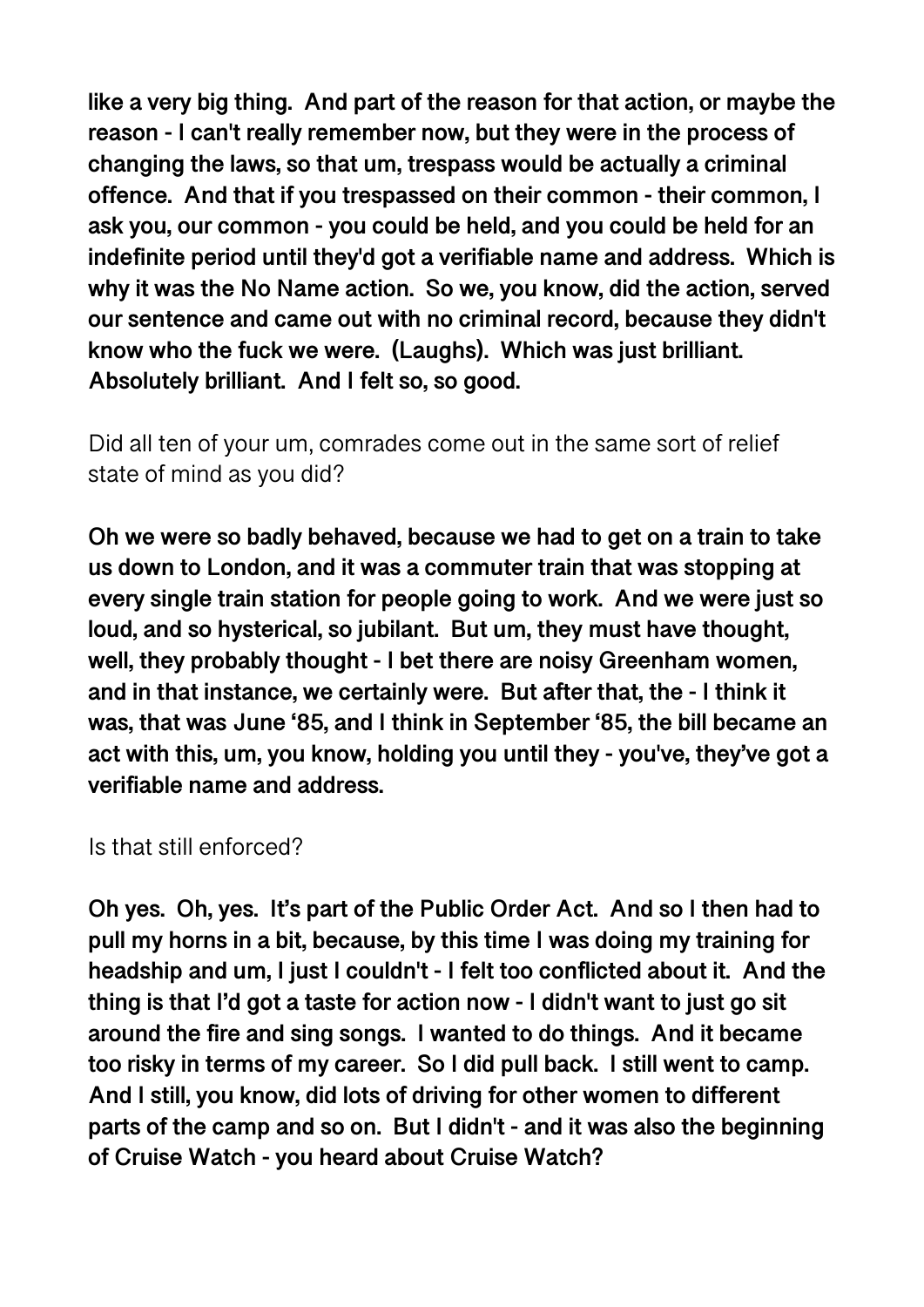Yes. Yes.

**Because by that time the missiles had arrived. I think it was '83 they arrived, and every now and then they took them out on a little trip.** 

Yeah.

**And a lot of my friends were doing that and getting arrested, and going to prison. And I would drive them to certain points, but I wouldn't be part of the action. And so I went ahead and became a head teacher. So I suppose my involvement lasted from '82 until '86. Yeah, so...** 

It's quite a long time.

**It's quite a long time. And it feels like a really, really important, formative time of my life. Um. It was definitely the politicisation of me, because all those conversations around the campfire, they weren't just talking about this action. We were talking about other issues, feminist issues and um, environmental issues and things and it was then I joined the Labour Party and Greenpeace, and became involved in a lot of those things as well, that are little less dodgy in terms of prison sentences.** 

Was there an acknowledgement of the, the sort of necessity of the support networks to allow these actions to happen? Because that hierarchy of sacrifice does involve other people supporting your sacrifice to an extent. Was that ever acknowledged? I mean, you, you, you can't stay at Greenham without people bringing you stuff, you can't do actions without somebody having a car, or income, or a job - was that...

#### **Acknowledgement by whom?**

I guess by everybody. I mean was that was - there an acceptance, like you were saying, of everybody doing what they could - and that being just as vital - the little bits, and the weekend support, and the money, and the driving and...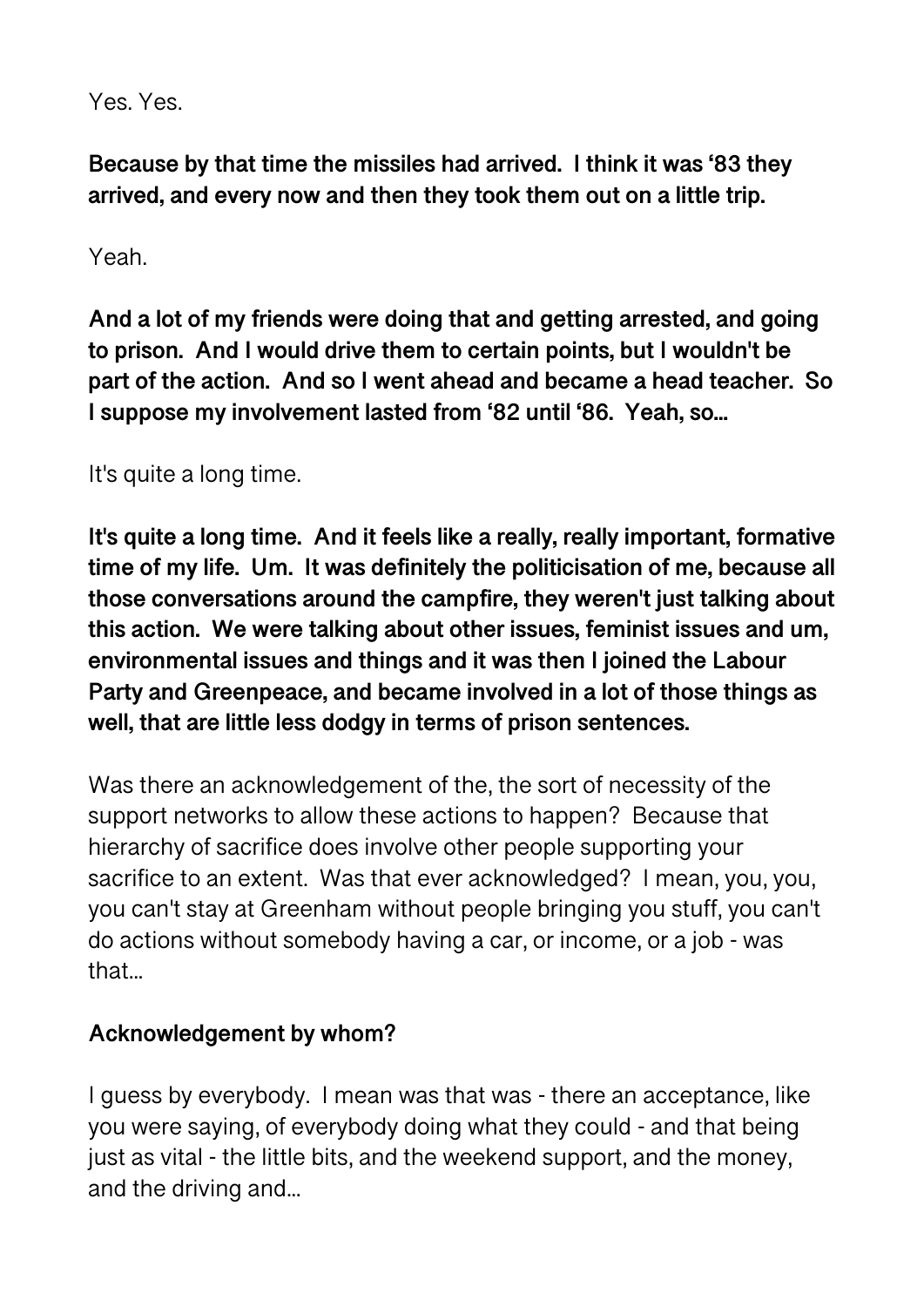**I think that hierarchy existed right 'til the very end. The sort of implication you're not a real Greenham woman because you haven't left home and your family - for some, for some of the hardliners. But I became quite friendly with Rebecca, and I knew she just appreciated everything we did. And Helen John too, who was one of the founder members, she's died now.** 

Yes.

**Yes, and I was in touch with her long time after I had stopped being part of it all. Um. So I never doubted my own value as part of the movement. Um. But I knew there were others who did. And the, the terrible absence of press coverage, I mean, many times there was a sort of D Notice served, which meant that things couldn't be reported on. And I reached out a bit to female journalists - Kate Adie, I wrote to her after the bus action. Because although I hadn't been part of that bus action, I had other friends who were, and had gone to jail. And it was just not reported at all, not even in The Guardian. And I wrote to her maybe 3 days afterwards, and she wrote back saying 'It's old news.' You know, and there was - so that kind of acknowledgement was just not there.** 

Do you think women's issues in general - that's a terrific phrase, I'm sorry I used that, do you think news around women is often downplayed by media organisations? I know that currently, people feel that death to domestic violence and sexual violence are underreported as being not newsworthy. Do you think that Greenham suffered from that same fate?

**Oh, very much so. I mean, it, it really was, it was vanguard-y in as much as it was really the most public demonstration since the Suffragettes that have been led by women. And so there was a lot of sort of shock horror probe. Um. No, not enough probe, but just shock horror, focusing mostly on women's sexuality. They were only, you know, 'They're all lice-ridden lesbians, and they're only living at Greenham common, because they've got nowhere else to go.' Um. Yeah, a lot of that negativity. And it was really only The Guardian that reported**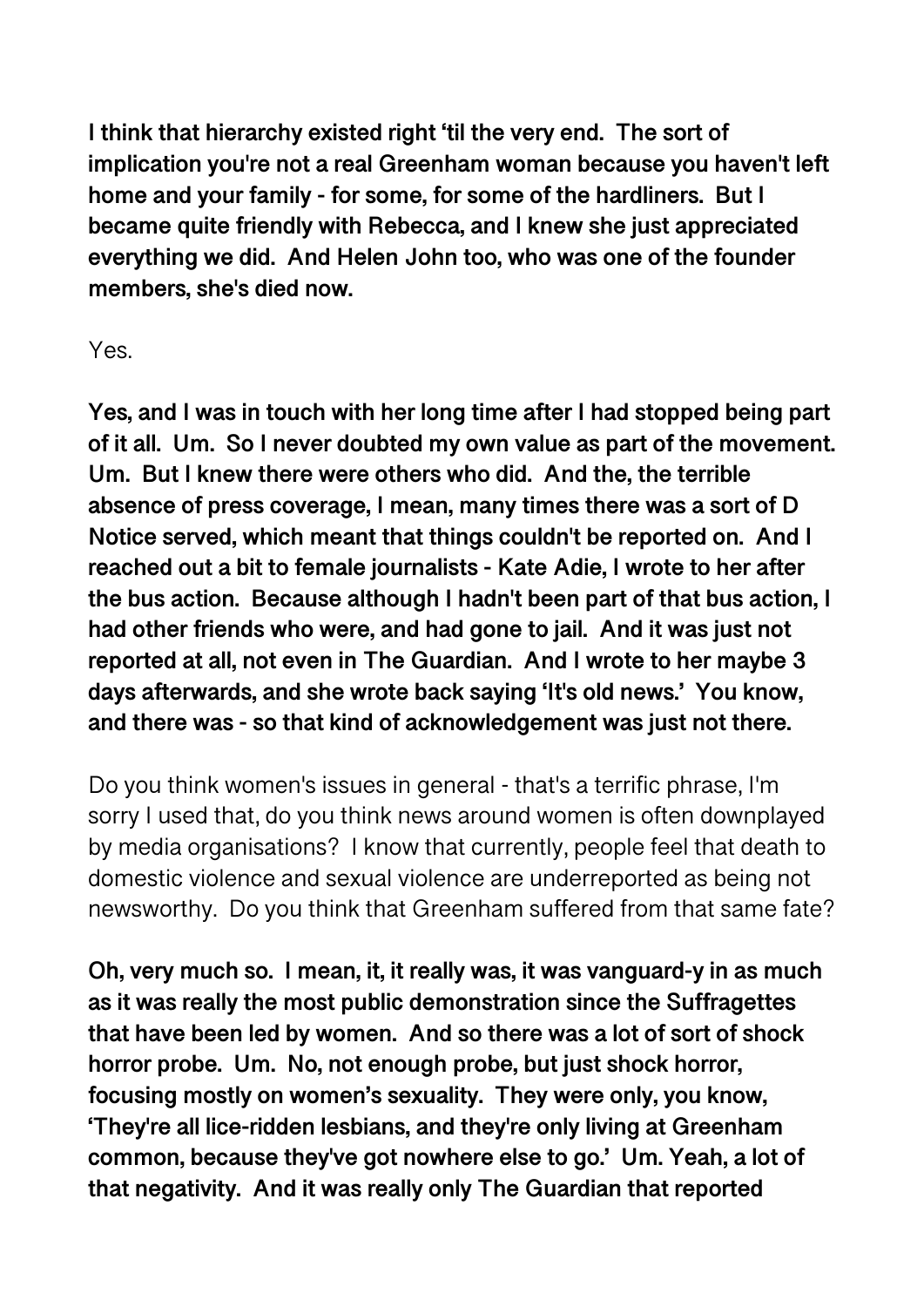**positively at all. But there again, not very often because of the D Notices. So there wasn't, there wasn't acknowledgement that I would like there to have been by the media. I think, I mean, you talk about women's issues now and um, domestic abuse, and sexual violence and things and um, the pay gap - everything. Yes, I think they're underreported. But I think they're nine times better than they were then. You know.** 

Yes.

**So...** 

And how was, how was women's sexuality viewed at the time, was it universally negative? Was it something that was seen as - oh, I don't know, I can't imagine how it was portrayed back in 1982. I mean, sexuality seems much less of a...

**Oh, much less now, much less. I think it's much easier to come out now than it was for us.** 

Yeah.

**Um. Yeah, I think it was very frowned upon. And there was always this um, underlying thing of 'Oh, you're only with a woman because you can't get a man you know, you're fat, you're ugly you're hairy', and so on. There weren't very many positive images of lesbians, except in sort of feminist circles. So it depended on where you went, I mean, there were a lot of theatre groups who were doing some quite adventurous stuff around sexuality. Um, Sensible Footwear was one of them!** 

(Laughs).

**And um, I can't remember the other names, but some really good sort of musicians who were trying to bring things to the forefront.**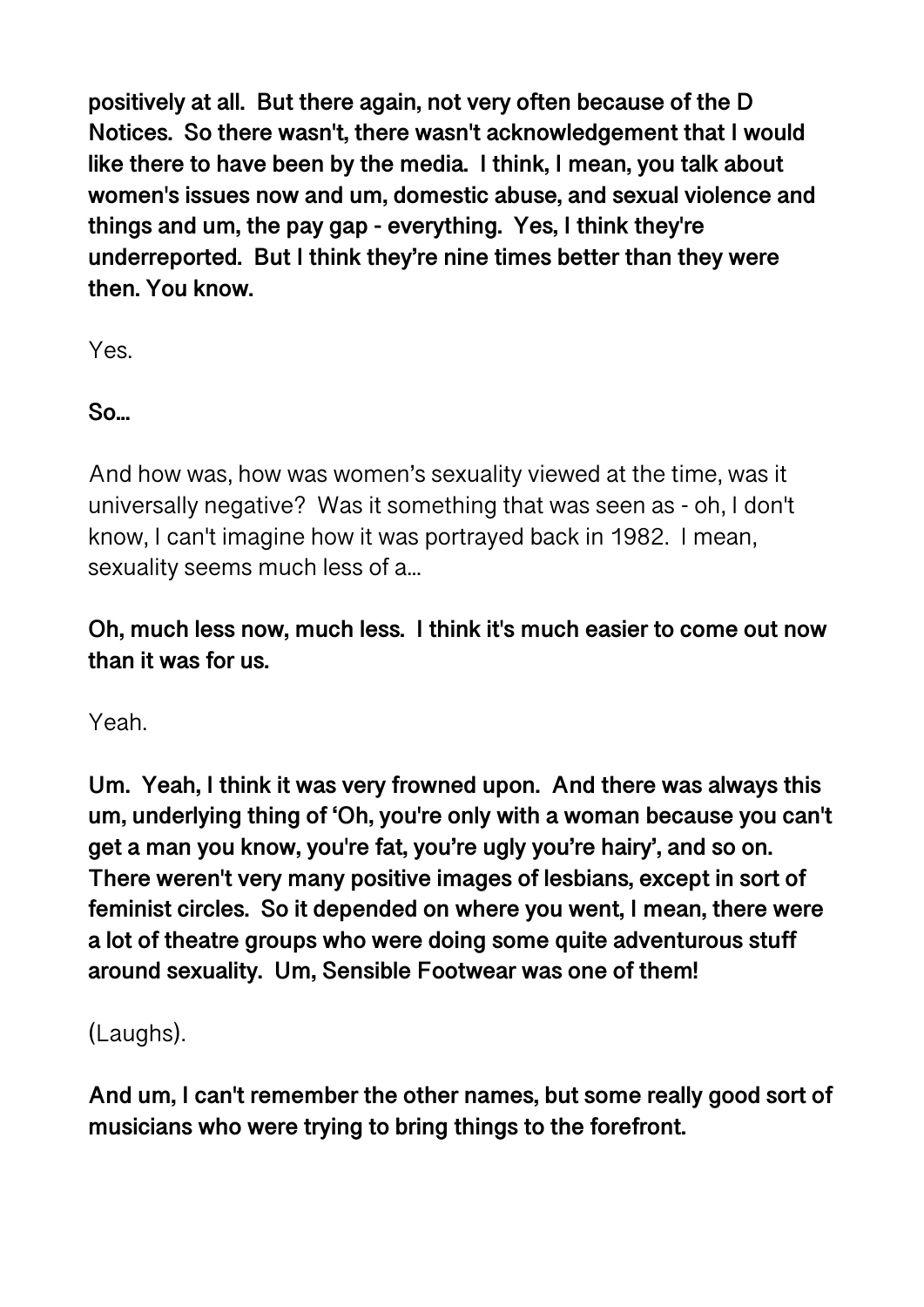I, I wonder whether there is any positive impact in it raising the profile of lesbianism, in that it meant that people knew that it was there, or whether that was not instrumental at all? I would imagine if I was isolated, and feeling like my sexuality was an issue - to know that there were lots of lesbians out there, and that I - there were or was that something that people always knew. I don't know what it would have been like growing up in the '80s.

**Well, as I said, when I first went to Greenham, I was 33 and I'd probably been entertaining thoughts of relationships with women since I was about 13. But I had never dared - it was too scary, and well, also in education, it's - it was very difficult to be out. Working in schools, I never came out to children. I very rarely came up to parents. I did come out to colleagues. But um, you know, there's all these weird, distorted views that all um, homosexuals are pedophiles, and um, your, you know, your children might not be safe. And I think that went - that lasted even longer than that. And in '92 - 10 years afterwards, when I was a very happy, well, well established lesbian, I was in relationship with - a long term relationship, we were together 17 years, with a midwife. And I was a primary teacher, and we moved to a village much smaller than this, on Exmoor and because of her job, which was working with women's bodies, and because of my job which was working with children, we were quite guarded - we felt we had to be, because, because people do have this distorted image. Um. And while I was working in London for Ilio (spelled phonetically), Ilio was very much in the forefront, and I was part of all sorts of working parties around um, women's issues, and um, there were warnings all the time. As a man or a woman, straight or gay, you should not be in a classroom on your own with one child. Because it was open to interpretation - misinterpretation. I've gone off the point a bit now. So ask me another question. Have a biscuit!** 

(Laughs). Okay, I had some questions, and they have all just gone out of my head under the pressure of being asked! Do you think - one of the things I'm most interested in, is what made Greenham possible, and why it doesn't feel like that sort of mass action would happen nowadays?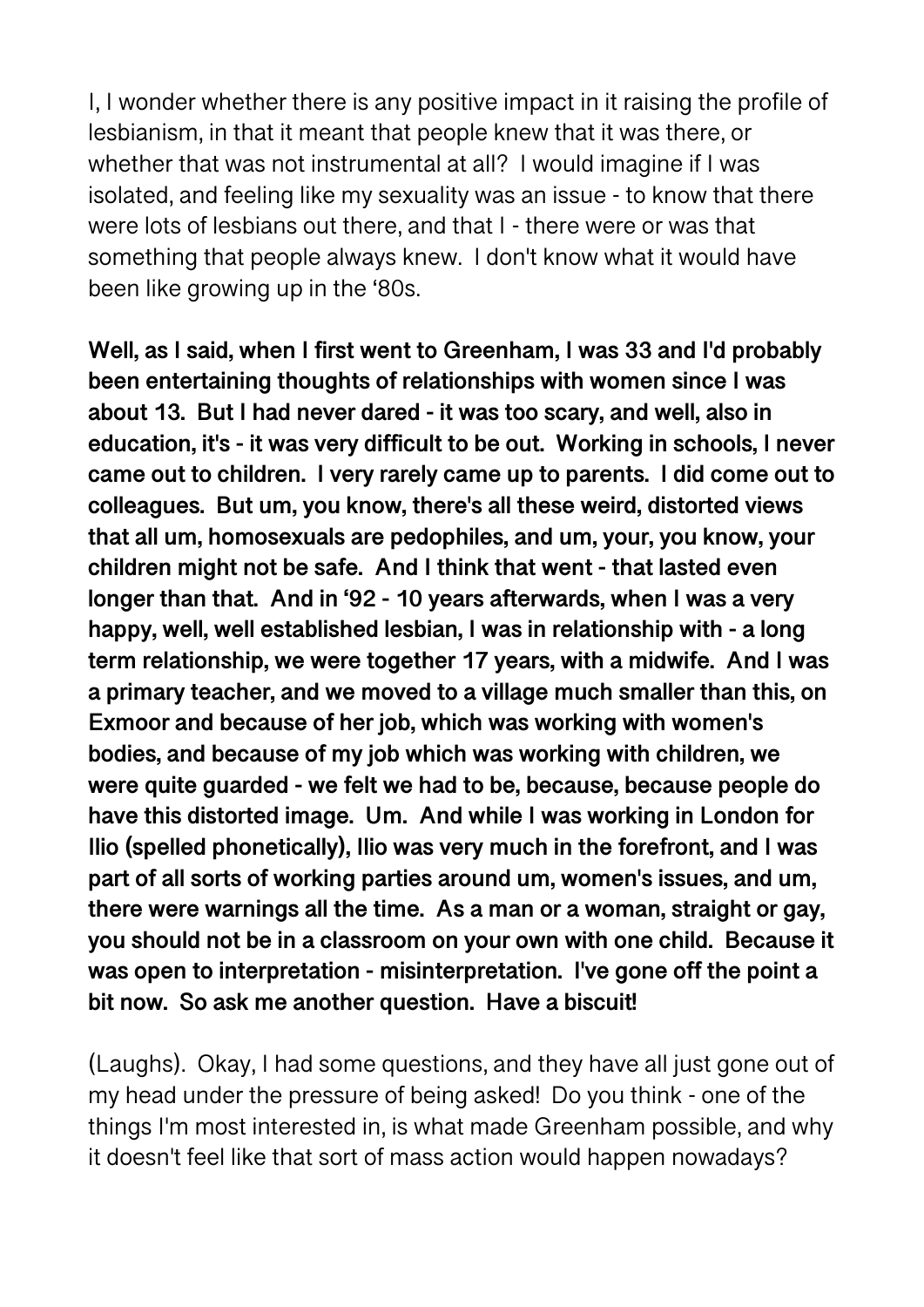And I don't know whether you think about whether it was very time specific, or what has changed since then.

### **Issues.**

Yeah, yes, was it was it just to do with the issue being so overwhelmingly huge that people felt they had to act, or was there something else about politics at the time, or people at the time? Was there more optimism why women don't want to be in these women only spaces anymore, or why they don't see the value of women only actions in a way that was embraced back then?

### **Um, ooh, that feels like about seven questions.**

It is probably! Pick any one of them.

**Any one of them. Um, I think what made it possible - possible was your first question. It was the dogged determination of that group of women who marched from Wales to Greenham common, and I have the utmost admiration for them. Ann Pettitt, Helen, John, other names I can't remember. But that initial group of women who marched on the common and set up camp there, and initially - I don't know if you know this, but initially it was a mixed camp.** 

Yes.

**And things went wrong, and the men wanted to lead and to take over and everything, and that same bunch of women said 'No, this is going to a women's only camp.' And so I admire them for that. And I think that was a good choice. And that made it possible. And just their persistence. I mean, they, they marched there in December, it wasn't a balmy June day, you know, and they had to set up their own systems, ways of working - um, and the conditions, the conditions were absolutely foul most of the time. And the evictions, and the vigilantes, and the total, total negativity with which they were viewed. So I think that's what made it possible. And they also reached out, and networked, and came**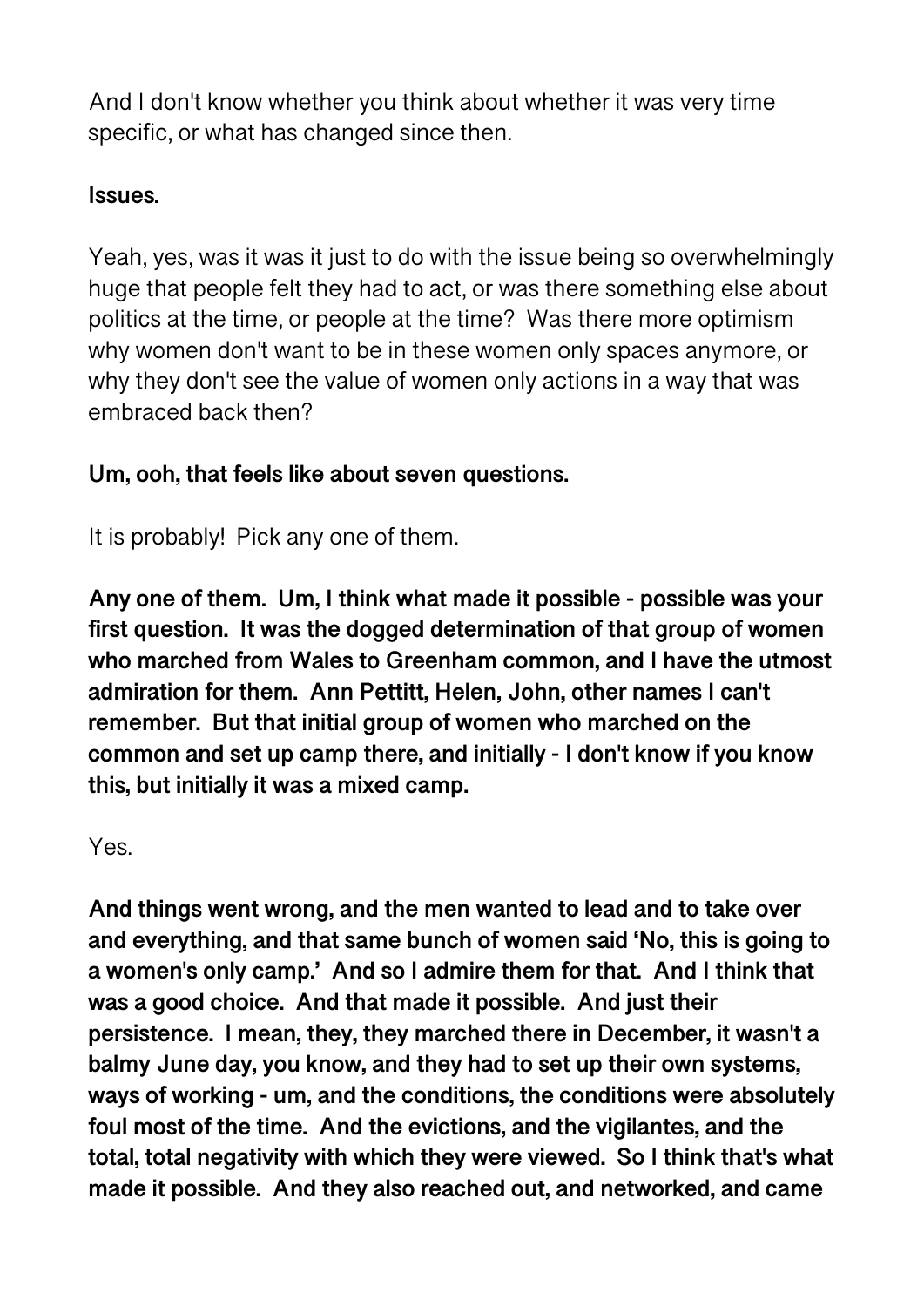**to London where I was, and made connections and, you know, and it all just kind of mushroomed. Um, I don't know about - I don't really know about the politics of the time being an influence, although much later, much later probably '83 / '84 - when was the miners' strike?** 

'84/'85.

**Yes. Um, there was very much a strong coming together of those two causes. And at the gate, I was at - Orange Gate, we made the connection with a group in Bentley in Yorkshire. And the women actually came to Greenham, and we went up there, and we supported each other. And I think there was some pretty horrible stuff going on. And the women who'd set up the camp originally just thought, er, well, we must challenge this as well. And so on...** 

Was that horrible stuff going on around the miners' strike?

**Oh yes, yes. And dreadful, dreadful way the men - the miners were treated and yeah, it felt, it felt a really kind of edgy time time. And you asked me a long time ago about humour and lightness, and yes it was very, very important, and yesterday I found this - I don't know if you've seen this - the Greenham factor?** 

The last lady I spoke to has one of these - it was amazing.

### **I mean some of the photographs in here are just fantastic.**

Yeah.

# **And some of the banners that it features.**

Wow. The, the artwork that I've seen come out of it is quite spectacular.

### **Oh, phenomenal.**

The newsletters and the drawings.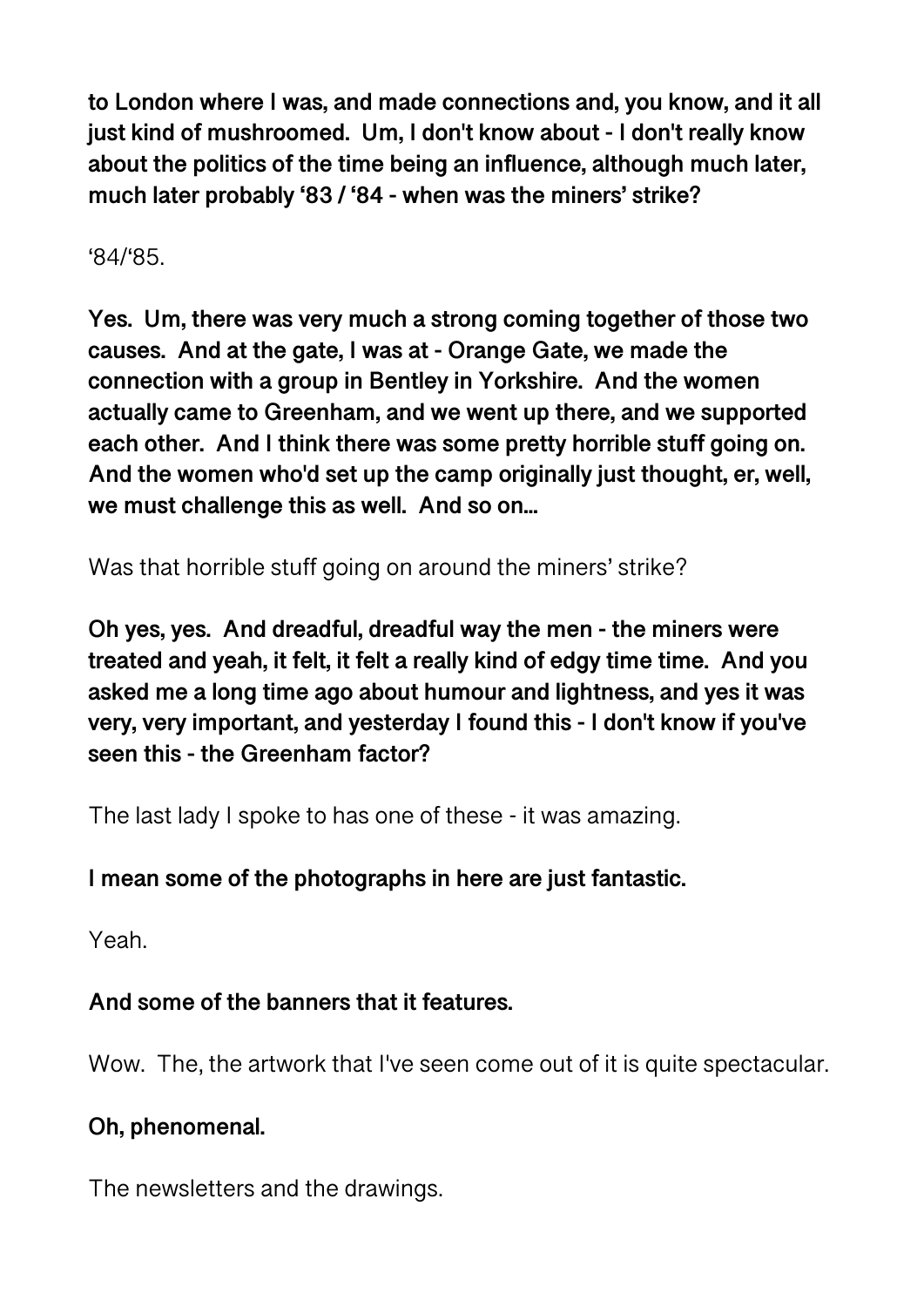### **Yeah, yeah.**

And the poetry. Yeah, it is amazing.

### **I think that's Sue - I didn't know her then, but I think that is her.**

I love that.

(Inaudible as papers are looked through).

So that decision to expel the men is one of the most vital decisions that happened - or not to expel, expel might be a bit of a loaded word, but to make it women only. It seems to me like it, it couldn't - the movement couldn't have gone on without it being women only, or that the way evolved was entirely predicated on it being a women only movement. I don't know if that's a correct, perception?

**I think the success and the longevity, longevity of it were definitely predicated on that. And I mean, there were other bases nearby where um, they were mixed. And I just think that men, I mean, I'm not a separatist by any means. And I've got some really good friends who are men, and I've got brothers and things. But I do think that men are wired differently. And in the face of protest, they want to get aggressive, and sometimes that, you know, becomes violent. And there was always an emphasis um, at Greenham - around the fire, and at London in our groups, that all our action was going to be non-violent. And I think, I think that confused the police. Um. You know, the sort of passivity or apparent passivity of women just been dragged along the ground, you know, and them not putting up any resistance. So yes, I do think it was very important. And I think - I keep coming back to this word dogged, which is strange because I hate dogs. I'm terrified of dogs. But there was a doggedness in everybody. No, I can't remember anybody ever saying 'Oh, well, we'll just have to give up.' You know. There were so much positivity around, and um, how can we, how can we continue to**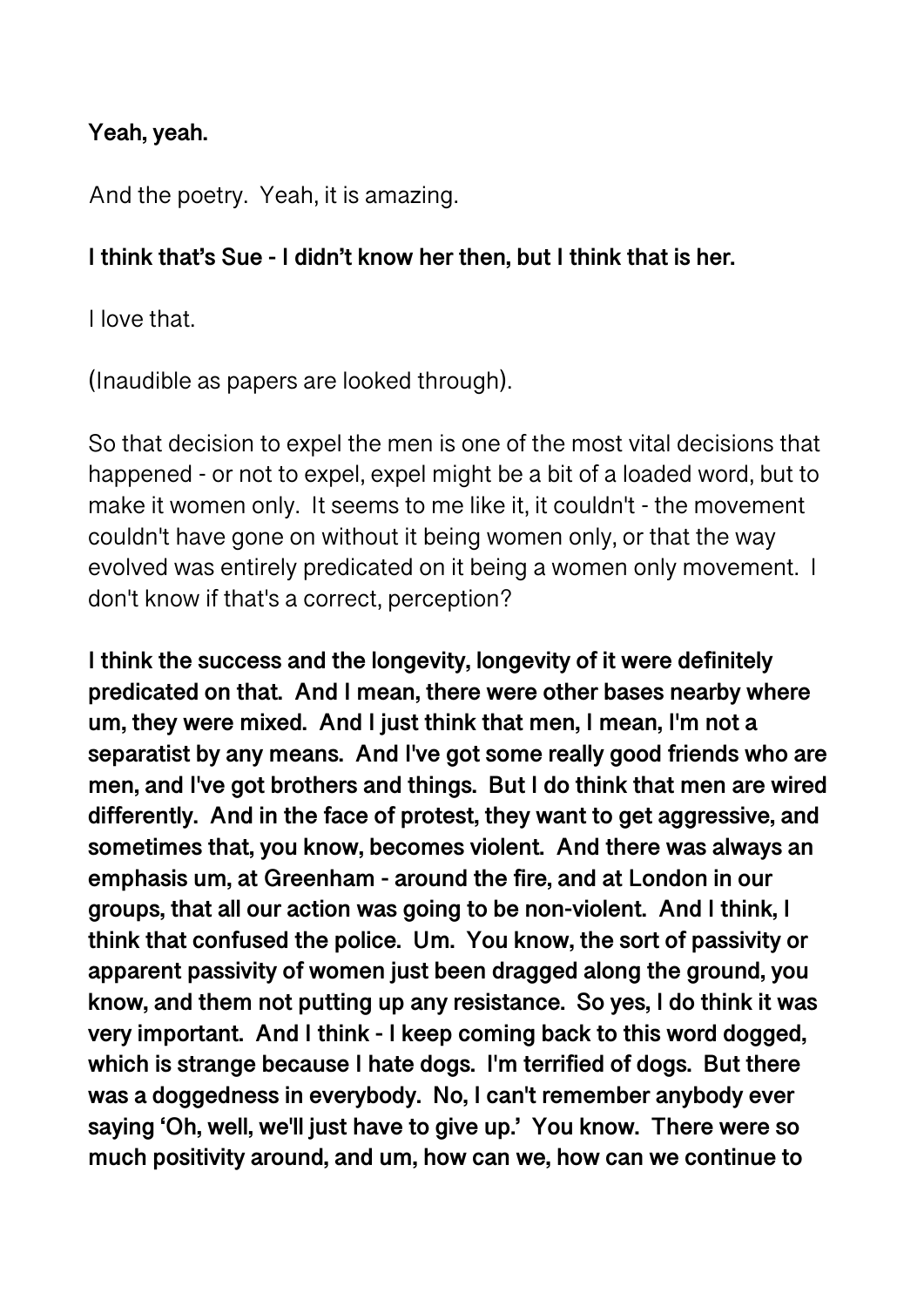**challenge this? One action I didn't mention was the big fence pulling down. That was after the missiles had arrived.** 

Yeah.

**And it was a huge action, and we pulled down something like 4 or 5 miles, the 9 mile fence all at the same time. I was involved in that action, it was really great. And I went with a very good friend and her mother who was 83, and her mother was in a wheelchair. And um, have you heard about black cardigans? You must have heard about black cardigans.** 

No.

**Oh well, black cardigans was the codeword for bolt cutters - BC, bolt cutters, black cardigans. And so we were asked to come to this action equipped with bolt cutters, and you needed quite heavy duty ones to cut through the wire. And remember Hettie, the old lady in the wheelchair, had about four pairs of bolt cutters under her blankets on her wheelchair. And when we got to the fence, she handed them all out and we cut here and we cut here. That was magnificent. I mean, okay, it was only a wire fence, but it was very, very symbolic. You knew we are breaking down walls that separated us.** 

What kept everybody so positive? That's, I think from an objective sort of outsider view, you think well how did people keep going in the face of, you know, the continuing Cold War and the awful rhetoric in the media, and the...

**I think um, the fun and creativity of a lot of the actions um, even those that failed - I remember another one where we gathered for a weekend and we constructed the symbol of the spider's web. We constructed a huge, huge spider's web, and planned to attach it to helium balloons that would fly over the fence. Only it all went horribly wrong. And the helium wasn't strong enough or something, or the wind was too hard and it blew it in the opposite direction, but the fun around that - the gathering with**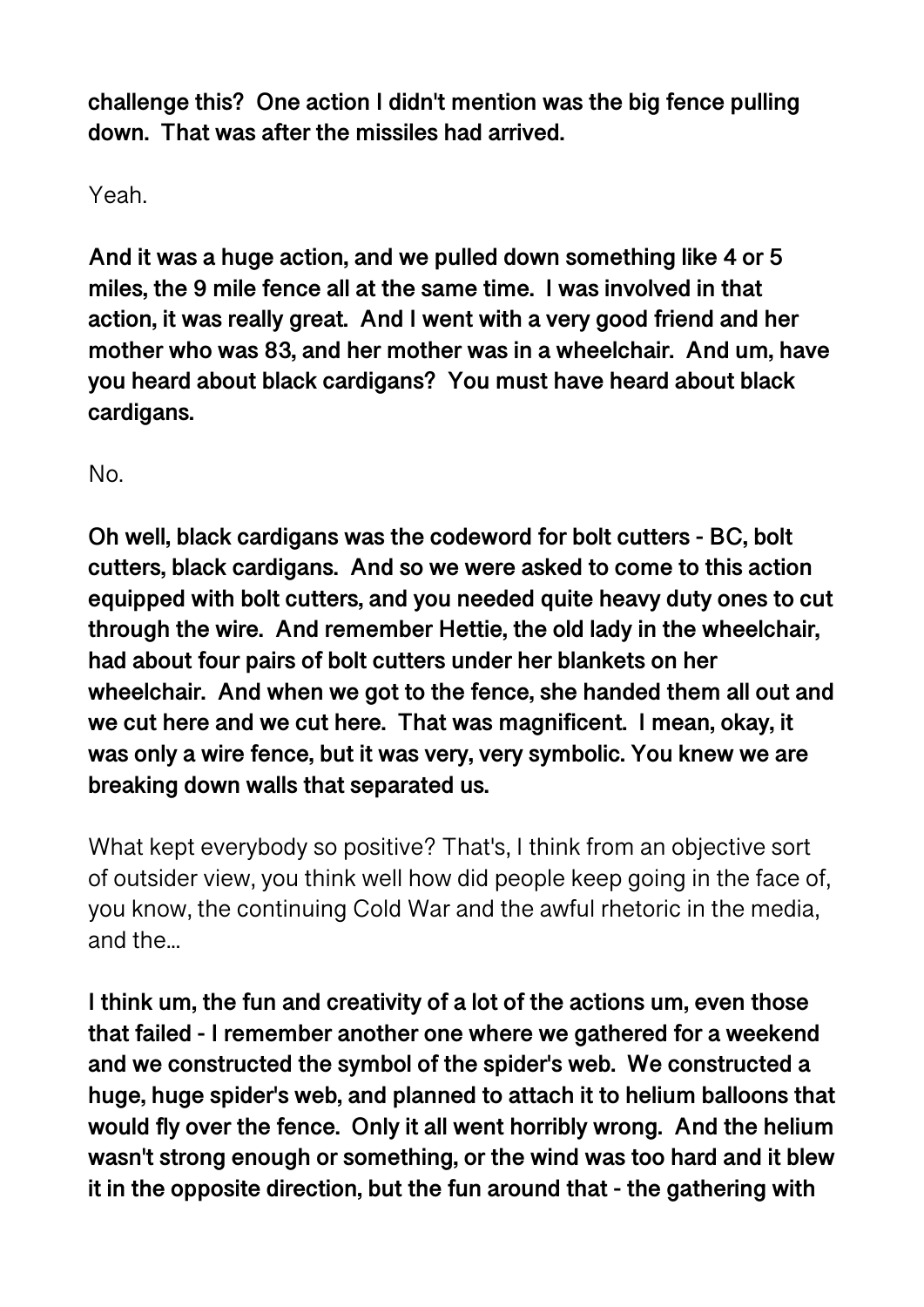**other women, with a purpose like that. I think the friendships, the singing. The singing was very, very important.** 

Yeah.

**And as you've mentioned the, I mean, it was for the women who lived at camp the whole time, they weren't constantly breaking into the base or doing other subversive things. There was a lot of sitting around, and people wrote wonderful poetry, did fabulous paintings and drawings, and um, I think it was a place where a lot of women found themselves. I found confirmation in my lesbian sexuality, but I also found um, my politics really, and I think that was happening for an awful lot of people. So it was very, very powerful and yes, it must be remembered.** 

Yes. I think there is a genuine joy in subversion. I think you see it in children all the time.

## **Oh sure, yeah. Yes indeed.**

There is nothing quite so fun as breaking the rules, especially if you can do it with your friends.

# **Right!**

(Laughs). And not get too severely punished for it.

### **Indeed. Indeed.**

Is there anything else you would think...

**Well, I can't think - I feel I aught to have done more preparation. I thought you were going to ask me questions. I do have a lot of memorabilia and artefacts. And I know you're not about that today. But I will give you that to take away.**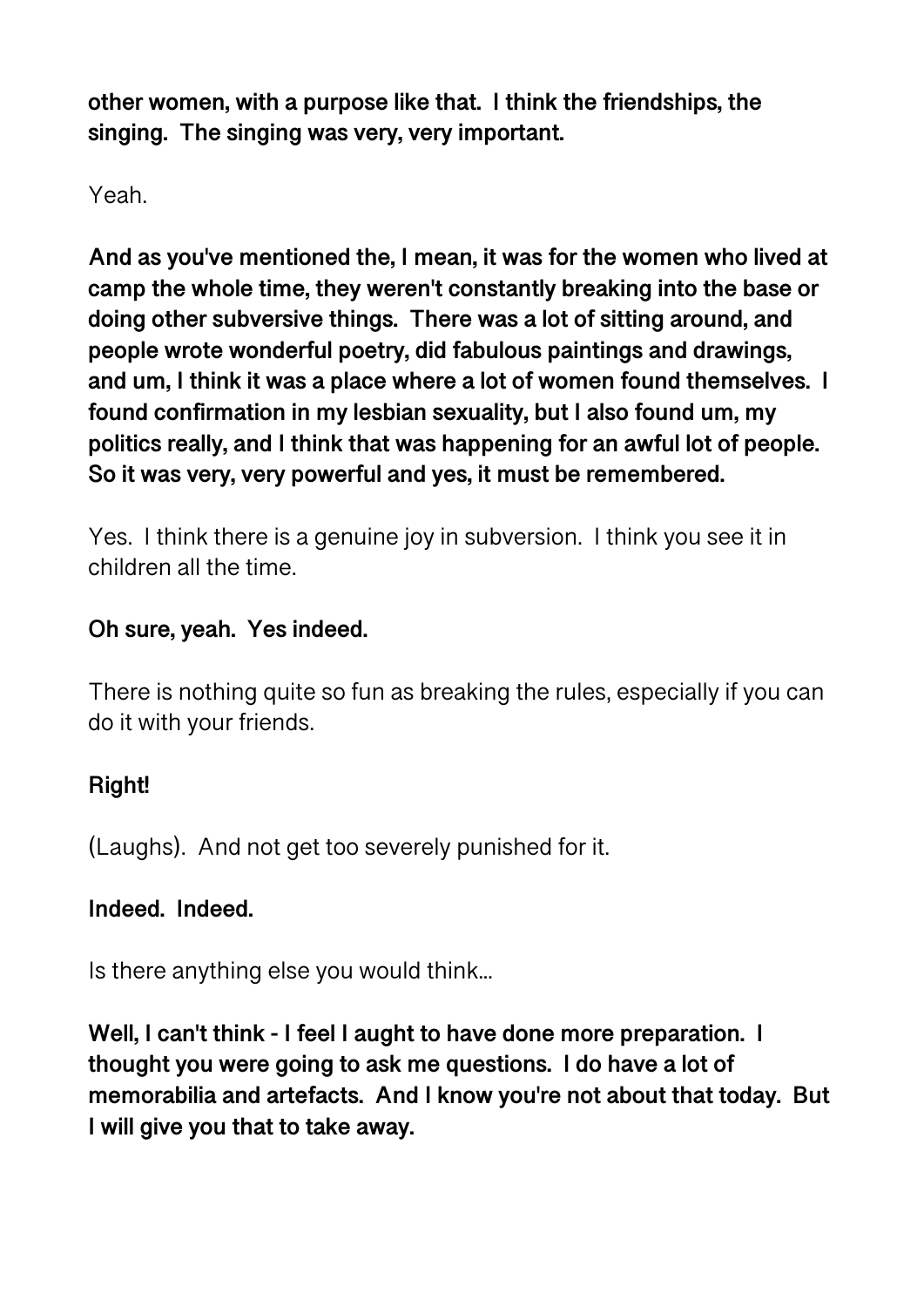That's fantastic, and when you were going through your memorabilia, what - you said it was a really enjoyable experience.

## **Oh, it was.**

Were there things in there that you hadn't seen for a long time?

**Um. Yeah, photographs in particular - photographs of me 35 years ago. Um, sharing those with Jan, my wife, who wasn't involved in Greenham at all. Oh, look how young we look! And I was young, and I was really energetic and up for anything - providing at the end, I wasn't going to be arrested. And we - I don't know if Sue mentioned this in her interview, but we also set up a sort of Greenham-on-sea in see Brawdy in Pembrokeshire. Did she mention?** 

Oh, yes, we talked a lot about Brawdy.

**Oh, right. Well, she and some other friends organised this because we were all into surfing as well. She used to organise a surf camp every week, every summer. And we'd go to, we'd go to Brawdy, and we'd surf all day. And then at night, we'd demonstrate outside what used to be RAF Brawdy, and then became USAF. And um, we used to go and demonstrate outside the gates when there were shift changes and things. That was my first arrest actually, got arrested there. And it just was extraordinary - Brawdy, I don't know what's there now. But at that time, we were reliably informed that what you could see - this group of buildings on the hill was actually one tenth of what was there, and the other nine tenths, like an iceberg, was underground. And it was the biggest submarine tracking station in Europe at that time.** 

Yeah.

**And I remember being bundled into a police car and handcuffed to a young PC. And I remember saying to him 'Aren't you worried? Do you live near here? Do you live near here? Aren't you worried for yourself and your family? You do realise that this subtracting station is a prime**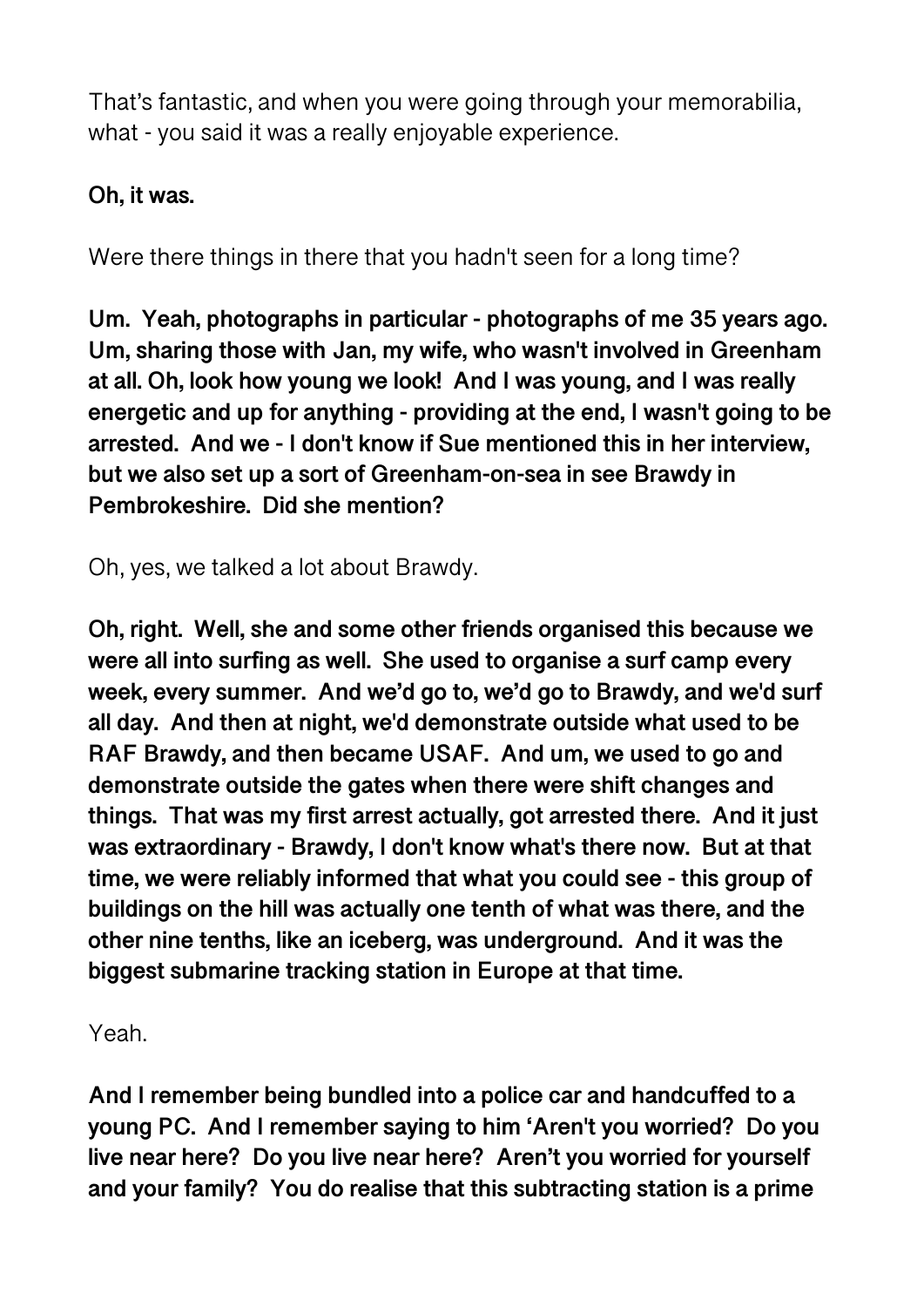**target?' You know, and he said (adopts welsh accent) 'Oh, no, I'm alright. I live in Fishguard - that's 10 miles away.' And I said 'Listen mate, if they launch one of these missiles, it'll blow the whole principality of Wales out of the water.' You know.** 

That's partly ignorance about the impact....

# **Absolutely.**

Really?

# **Yeah. Yeah.**

I find that phenomenal.

### **Yes, it really was.**

As a child in the '80s. I grew up with, you know, um, um, sort of cartoons When the Wind Blows and...

# **Yes, Raymond Briggs.**

Yeah, absolutely. I thought it was a absolute given that - of all being annihilated.

### **Yeah. Yeah. The local people just didn't know.**

Was it too much to contemplate, do you think - the idea that it could actually be the end of life as we know it?

# **Yes. But I think that persists today. You know, that lunatic Trump gets his finger on the button, we're all gone. (Laughs). We are all gone.**

Yeah. I suppose. I, I am fascinated by the line between sort of paralysis in the face of overwhelming fear, and action in the face of fear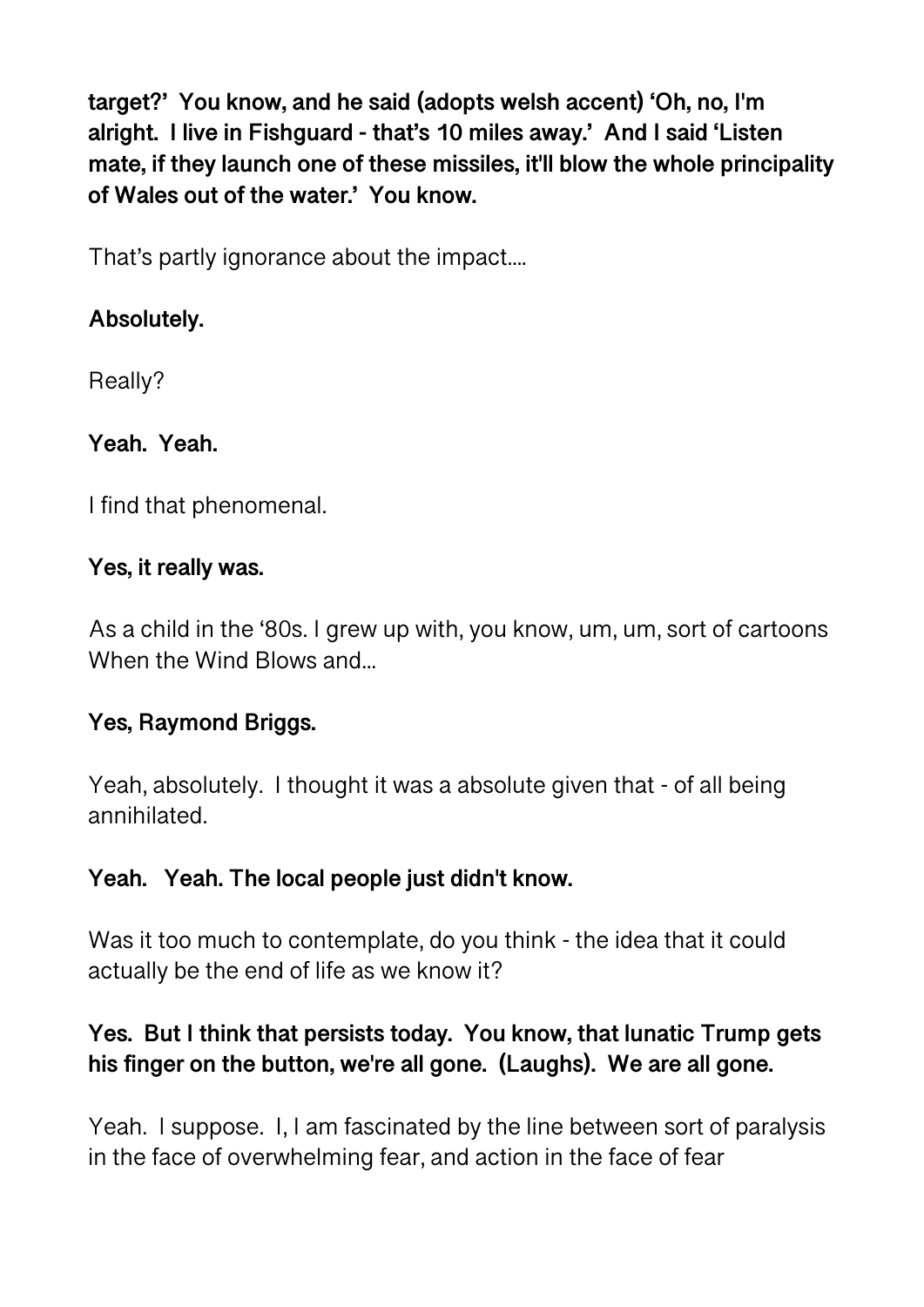### **Yeah, yeah.**

And given that the world is probably no less a scary place today as it was then, we, we seem to not engage with it in the way that it was, you know, people went we're going to engage with this, we're not going to pretend it's not happening, we're going to do something about it. And that, to me seems fantastically brave.

**But a lot of that, I think the ignorance was because of the lack of reporting the Cold War, and all the secrets around it, and the lack of reporting about um, demonstrations and actions that went on, and what they were about, what were they demonstrating against, really. Um, so yeah, that poor man in Fishguard, I hope I opened his eyes a little. That was a great action actually, because we um, we were in custody overnight, and then released, but we had been arrested and charged. And a local lawyer got in touch - probably with Sue, and said 'I'd like to represent you.' And so um, we did have our day in court, and I had to throw a sickie that day because it was during the week, and we went down to Haverfordwest to court. And this guy, this lawyer had found out that the road we were sitting on and blockading was, um, it was actually public road, and so we had every right to be there, and so we were all acquitted.** 

Oh fantastic! Yeah.

### **So no criminal record from that either.**

Were there many women professionals involved? You were saying when you went to court in the No Name, action that they brought out three women magistrates, do you think that was intentional? It sounds very intentional. Or were there a lot of female magistrates around at the time?

**I don't know. I mean, there were court, Greenham court cases in the magistrate's court almost every day of the week, around that time, you know, not just for the No Name. So I don't know if that was just how the**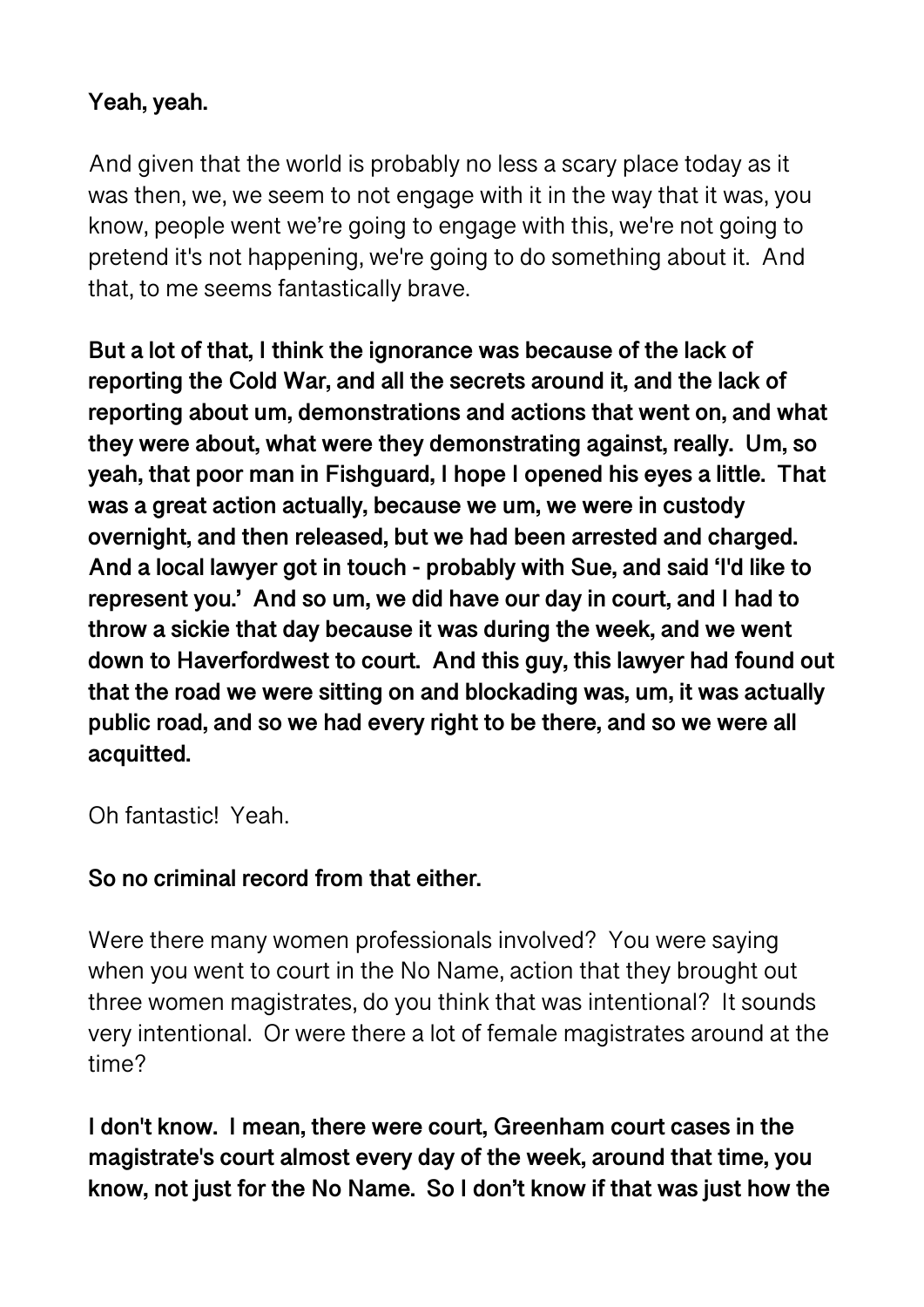**rota worked out on that day. But there was absolutely no sympathy. Oh, another thing I forgot to tell you - when I was in jail, and I saw this, this deputy governor came to see me, and she was quite hardline and saying 'Well, you know, you're going to have to tell us who you are and...', saying things like 'If you tell us who you are, then we'll let you have recreation with the other prisoners.' And, I was too terrified for words about that happening. Although, I had made some contacts - because it was so hot, and I had a sash window, I throw it up, and there were women in that house opposite who started sort of calling out to me and they weren't unpleasant at all - 'What's your name? What's your name?' And I, you know, I replied that I wasn't gonna tell anybody my name. And they said 'All right, then we'll have to call you peace woman.' So I became peace woman. And they were lovely. And they played really good music, and so I enjoyed their company. But the best contact I had with - I must go back to this deputy governor in a minute, but the best contact I had was, I think it was on my first morning. Um, there were a couple of really young women, I mean they had to be 18 to be there, but they will probably only just 18, and um, they came to clean my window, and the windowsill outside, and got talking to them. And they said 'We hear you're called peace woman.' I said 'Yeah, that's - I'm peace woman.' 'Why are you here?' And so I told them about Greenham, which they knew nothing about, and they said 'Well, what do you mean, what do they keep there?' And I said 'Well, the Americans keep their bombs there. But, you know, I didn't give them permission. Did you?' And they said 'No!' I said 'Yeah, well, Thatcher has said that, um, you know, they can keep their bombs there. And we don't think it's right. And it's common land, and it's yours. And it's mine', and just really sort of simplifying it. And they said 'Do you want to know what we're in for?' And I said 'Well, if you want to tell me, sure.' And they said 'We're both here for arson.' And I said 'Right.' And they said 'Tell you what, when we get out of here, we'll get down to that Greenham common, and we'll bomb the place.' (Laughs). So I felt, you know, education was carrying on, even though it was half term! So that was quite fun - that comes into the play. But this deputy governor having said to me 'You know, you're going to have to give your name', and so on. As she was leaving, she said 'By the way, do you a woman at Greenham common called,'**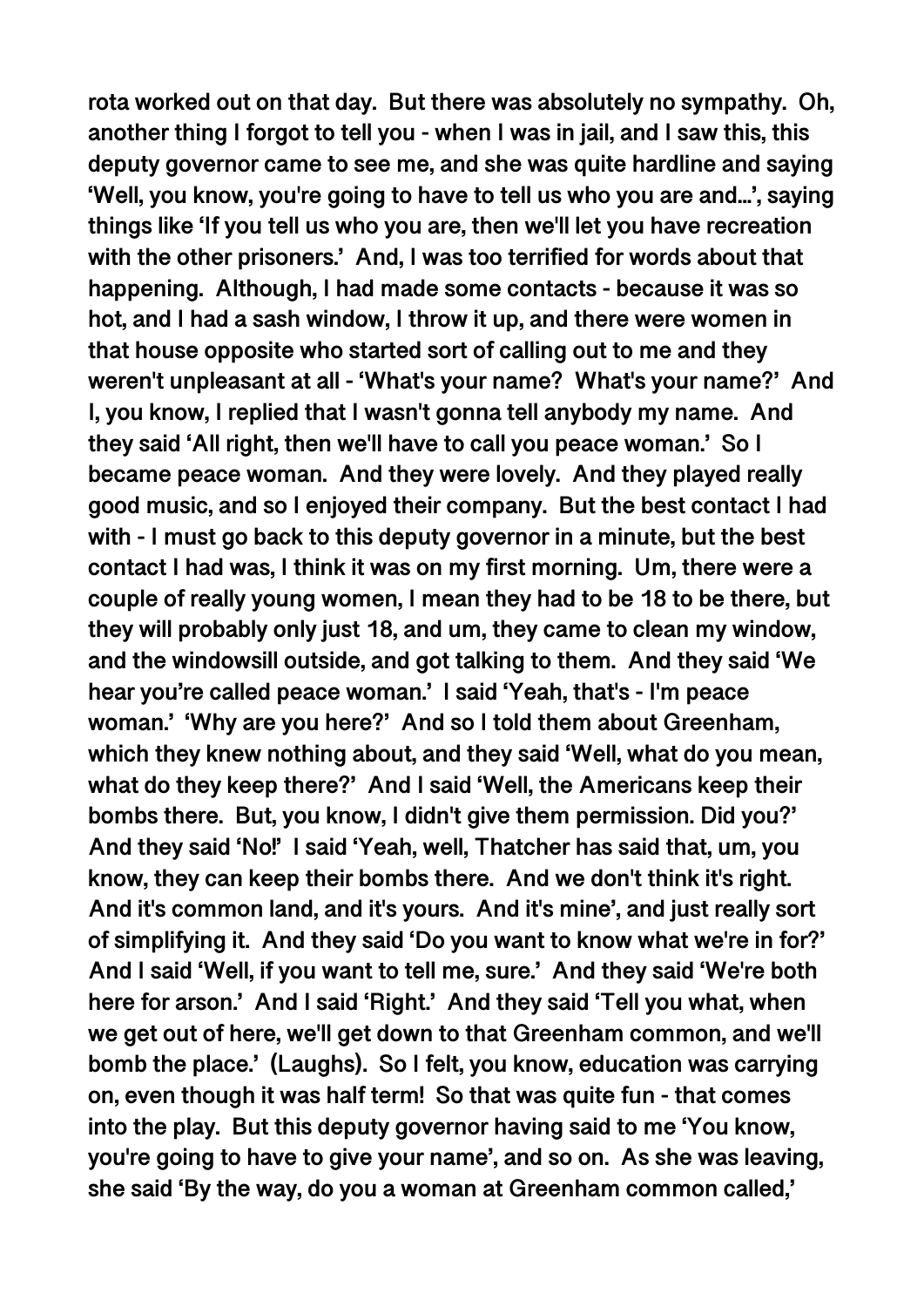**and she gave a woman's name, which was quite unusual. And I said 'No, I don't think so, why?' And she said 'Oh, she's a friend of mine.' (Laughs). And I thought how ridiculous. This woman here holding this, this system and yet she's got a friend at Greenham. So there were some humorous things in that experience. But this lovely screw, who got me the books. What was good - because it was semi open, there was a lot of movement around - I could see out of my window. And on the door, there was a timetable of what to expect when, when was lunch when was breakfast, and so on. And I knew in the morning there was classes or jobs of various kinds - gardening and so on. And so I knew what time of day it was by the movement that was going on, and er, anyway one afternoon, I think it was the second or third afternoon, this friendly screw Mrs. Collins came in and said to me 'Um, would you like a bath?' And I said 'Oh, would I!' And she said 'Well, everybody's out, everybody's out. So I'll take upstairs and you can have a bath.' And I said 'Oh, this wonderful.' Because I, you know, just doing washing with bowls of hot water and things. And as I got up there she said 'I'll give you this,' and she gave me two little sachets of bubble bath. And she said 'You could put this one in the water. And then if you want to wash your hair, you can use this one.' She said 'And I won't come in. I'll give you privacy, but I'll be outside the whole time.' I can't tell you the joy of sinking into that bath - it was fabulous. It really was, and she was so lovely. I'd love to have kept in touch with her, but it just wasn't possible. But she - some of the other screws were really horrible, and really unfriendly and you could imagine them sitting in the room saying 'I'll find out who she is. I'll get her name, you watch me.' But this one she never...** 

So the reason to them getting your name was so that you would then have a criminal record?

**Yes, yes. And a photograph and fingerprints and whatever. Yeah.** 

Could put you on the database.

#### **So it's a bit amazing it never happened.**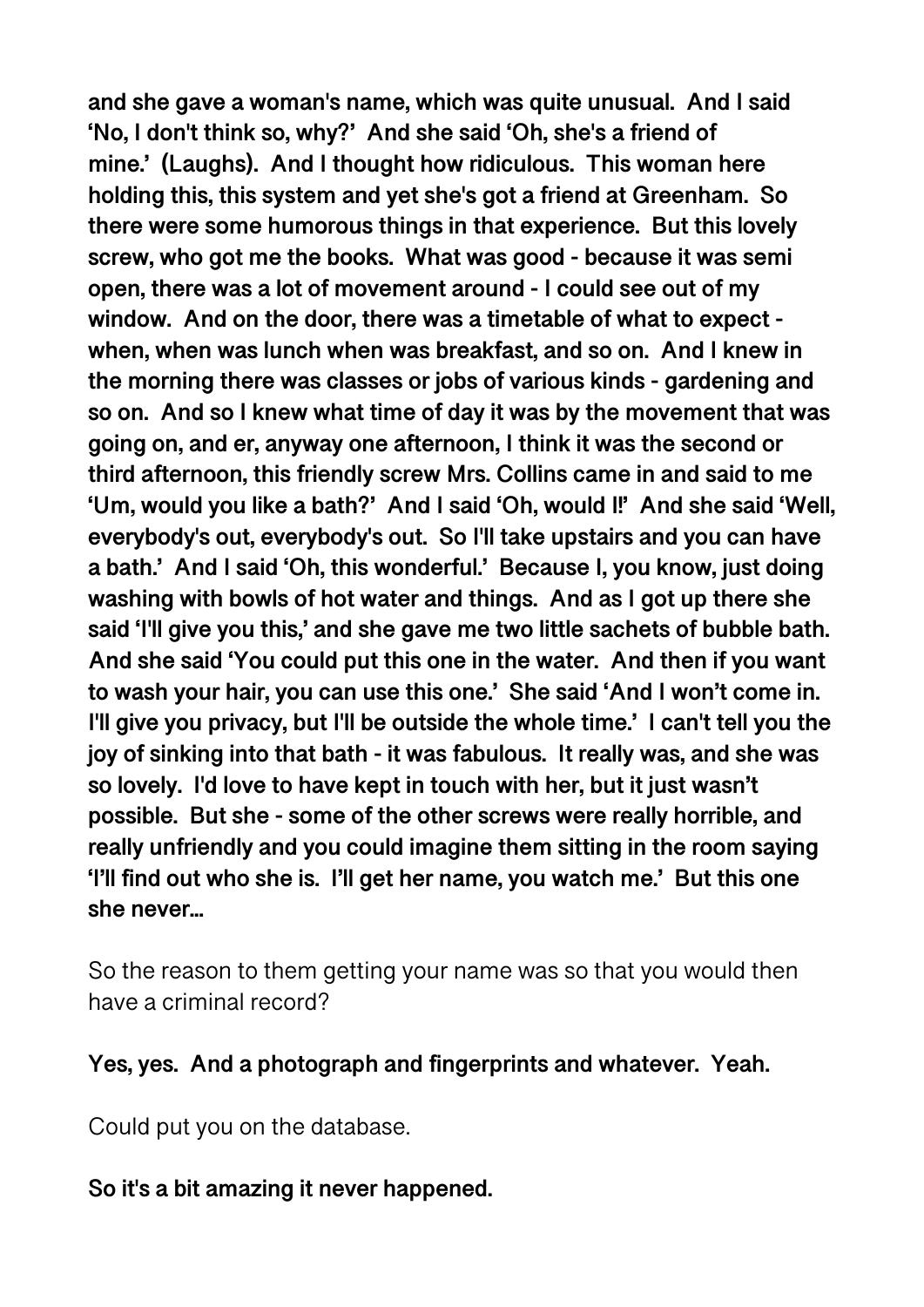It is, it is amazing that you have a criminal record without having a criminal record.

**Absolutely, I mean, I could never have gone on to be a head teacher. Now amongst my artefacts, and again, I don't know if this is interesting or not. You said that Sue had given you a VHS recording.** 

Yeah.

**I've got, um...** 

Yes.

**When I came out, I mean, I had left my then partner at the fence. She didn't want to do the action. And so I went into the base, went to Reading, went to Styal - she had no idea where I was, or what had happened at all. But because I didn't come home, she guessed that I had been charged. And of-course, we weren't allowed to contact people at all. But as soon as I got home after my illegal bus ride, I phoned her at work and said 'I'm home, I'm home!' And she said 'I'm leaving work now. I'll be there in 20 minutes. I want to hear every single thing.' So before I started - again, it was beautiful weather, sitting out in the garden, surrounded by cats, picnic, whatever. And er, she said 'Before you start talking, I want you to get a tape recorder. I want to tape this.' And so I told her about the whole action, and the whole experience of going to prison and everything. And I've got it on tape.** 

Fantastic.

**And it's quite a good recording, you know, it's not - it's a bit homemade, but it's, it's so it's very sort of live.** 

Have you listened to it?